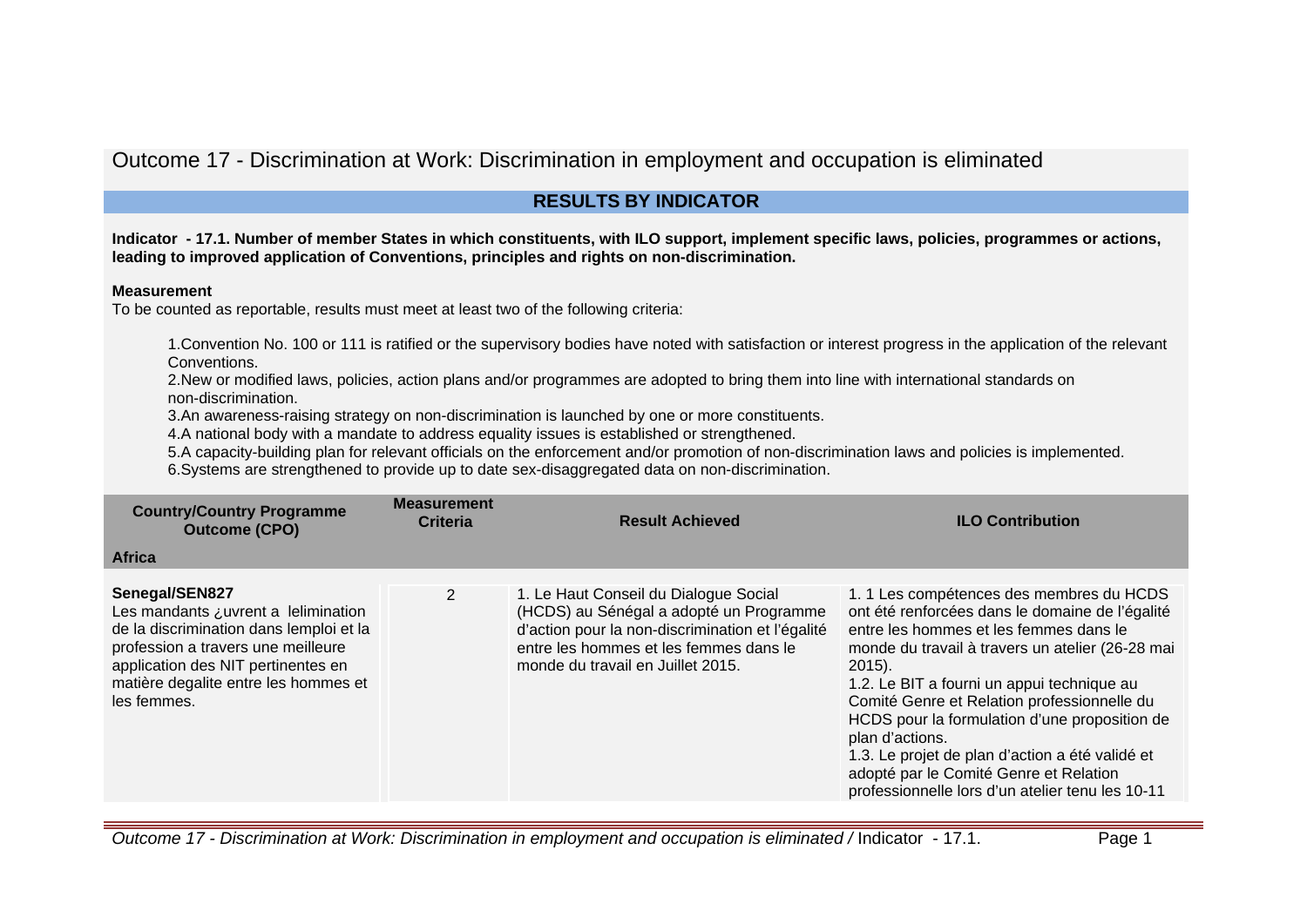|                | 2. Le Ministère du Commerce, du Secteur<br>Informel, de la Consommation, de la<br>Promotion des Produits Locaux et des PME<br>(MCSICPPLPME)a adopté un plan d'action «<br>Genre et Commerce dans l'Economie<br>informelle au Sénégal », en juillet 2015. | juin 2015. Le BIT a appuyé l'action à travers<br>des échanges d'informations et de bonnes<br>pratiques en matière d'égalité de genre dans le<br>dialogue social.<br>2.1 Une étude sur les discriminations et les<br>inégalités de genre dans l'économie informelle<br>a été réalisée par le BIT et diffusée (février<br>2015). Cette étude a été partagée auprès des<br>mandants et partenaires lors d'un atelier<br>cofinancé entre le MCSICPPLPME et le BIT<br>(14-16 avril 2015).<br>2.2 Les compétences du MCSICPPLPME, des<br>mandants et des partenaires ont été renforcées<br>en matière de discrimination entre les sexes<br>dans l'économie informelle et l'entreprenariat<br>dans le cadre d'un atelier bénéficiant de l'appui<br>technique du BIT et financé par le<br>Commissariat aux Droits Humains. |
|----------------|----------------------------------------------------------------------------------------------------------------------------------------------------------------------------------------------------------------------------------------------------------|--------------------------------------------------------------------------------------------------------------------------------------------------------------------------------------------------------------------------------------------------------------------------------------------------------------------------------------------------------------------------------------------------------------------------------------------------------------------------------------------------------------------------------------------------------------------------------------------------------------------------------------------------------------------------------------------------------------------------------------------------------------------------------------------------------------------|
|                |                                                                                                                                                                                                                                                          | 2.3 La cellule Genre du MCSICPPLPME a<br>formulé un projet de plan d'action « Genre et<br>Commerce dans l'Economie Informelle » avec<br>l'appui technique du BIT.<br>Ce plan a été validé par les mandants et<br>partenaires et adopté par le MCSICPPLPME<br>lors d'un atelier appuyé par le BIT (28-30 juillet<br>$2015$ ).                                                                                                                                                                                                                                                                                                                                                                                                                                                                                       |
| $\mathfrak{S}$ | 1. Les femmes leaders des centrales<br>syndicales ont adopté une stratégie de lutte<br>contre les discriminations et les inégalités de<br>genre dans le monde du travail en avril 2015.                                                                  | 1.1 Les capacités des femmes leaders<br>syndicales sur la discrimination et l'égalité de<br>genre sur le marché du travail ont été<br>renforcées avec l'appui technique du BIT et le<br>soutien financier de la Norvège à travers un<br>atelier (31 mars - 2 avril 2015).<br>1.2. Dans le cadre de la mise en œuvre de cette                                                                                                                                                                                                                                                                                                                                                                                                                                                                                       |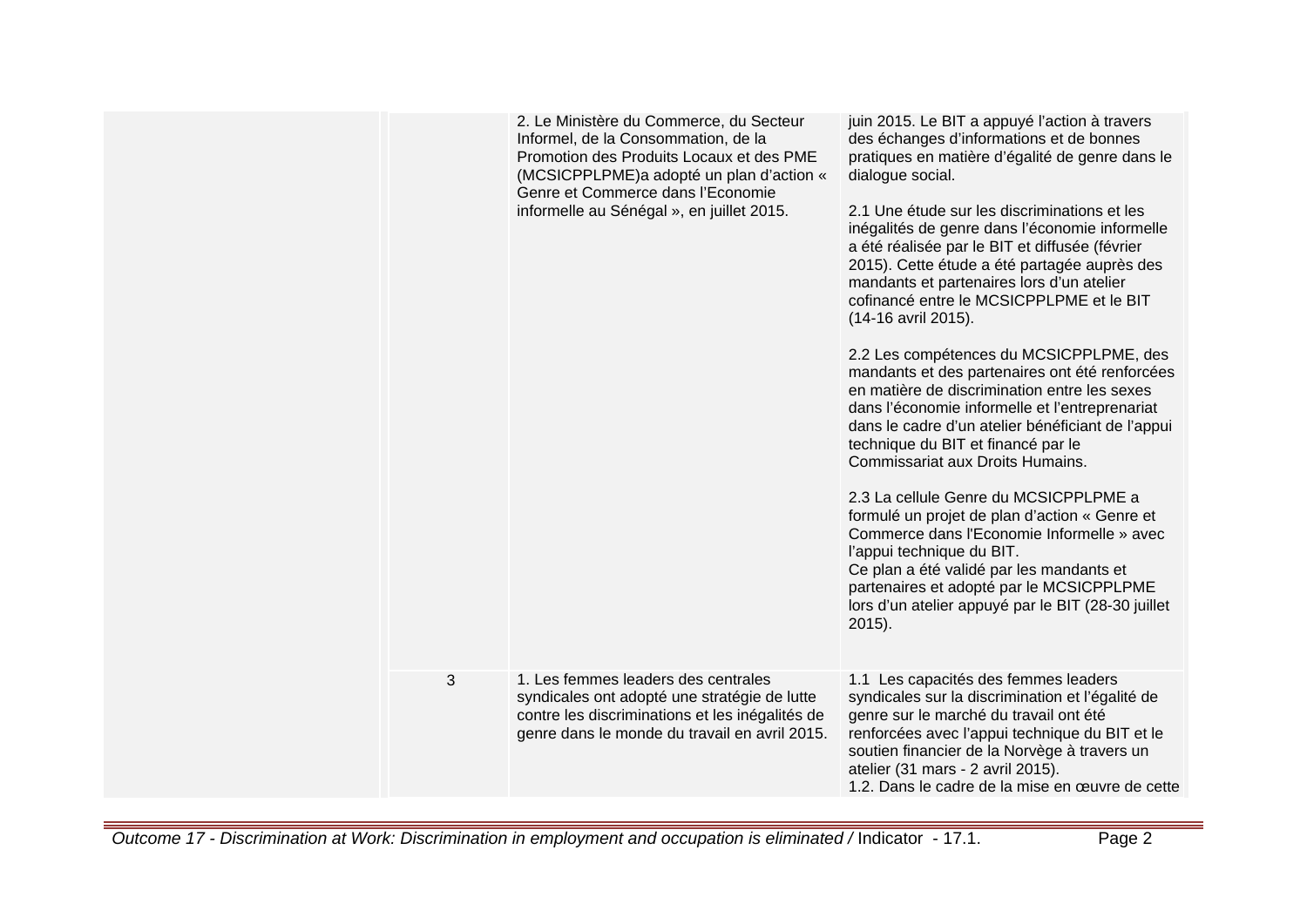|  | stratégie, le BIT a fourni un appui technique et<br>financier aux centrales syndicales pour<br>l'organisation d'une conférence débat et un<br>plaidoyer public pour la ratification des<br>conventions n°183 (protection de la maternité),<br>n°156 (équilibre vie familiale et vie<br>professionnelle); et pour l'application des<br>Conventions n°100 (égalité salariale) et n°111<br>(non-discrimination) le 1er mai 2015. |
|--|-------------------------------------------------------------------------------------------------------------------------------------------------------------------------------------------------------------------------------------------------------------------------------------------------------------------------------------------------------------------------------------------------------------------------------|
|--|-------------------------------------------------------------------------------------------------------------------------------------------------------------------------------------------------------------------------------------------------------------------------------------------------------------------------------------------------------------------------------------------------------------------------------|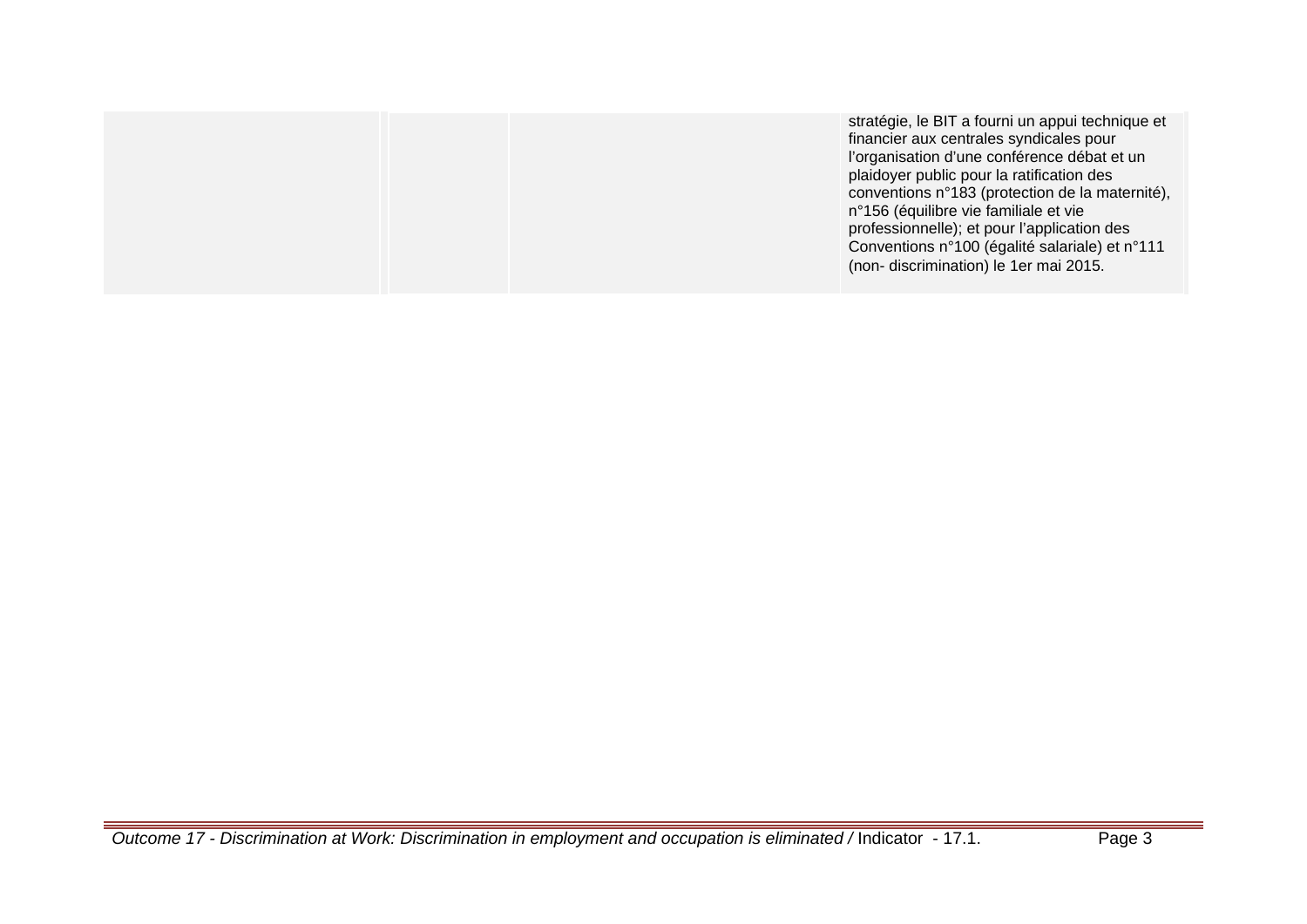| <b>South Africa/ZAF826</b><br>Improved application of principles<br>and rights on non-discrimination in<br>employment and occupation | $\overline{2}$          | The Government adopted and published Pay<br>Equity Regulations, inclusive of criteria and<br>guidelines for assessing work of equal value<br>in August 2014. The regulations give effect<br>to the implementation of the equal pay for<br>work of equal value principle contained in the<br>Employment Equity Amendment Act that was<br>also promulgated in August 2014. In June<br>2015, the Minister of Labour issued a new<br>Code of Good Practice on Equal Pay for<br>Work of Equal Value.  | The ILO provided technical and coordination<br>support to the Commission for Employment<br>Equity (CEE) through direct support to the<br><b>Employment Equity Directorate of the National</b><br>Department of Labour for the drafting of criteria<br>and guidelines to assess work of equal value<br>for inclusion in the draft equity regulations.<br>Technical inputs and advisory support was<br>provided by the ILO in the drafting of the<br>regulations. The ILO also provided research<br>support on international good practices for the<br>implementation of the equal pay for work of<br>equal value principle. The findings of the<br>research were shared with the CEE and<br>informed the drafting of the criteria and<br>guidelines articulated in the pay equity<br>regulations. ILO technical inputs and<br>comments were provided on the draft Code of<br>Good Practice on Equal Pay for Work of Equal<br>Value when the draft Code was published for<br>public comment. |
|--------------------------------------------------------------------------------------------------------------------------------------|-------------------------|--------------------------------------------------------------------------------------------------------------------------------------------------------------------------------------------------------------------------------------------------------------------------------------------------------------------------------------------------------------------------------------------------------------------------------------------------------------------------------------------------|--------------------------------------------------------------------------------------------------------------------------------------------------------------------------------------------------------------------------------------------------------------------------------------------------------------------------------------------------------------------------------------------------------------------------------------------------------------------------------------------------------------------------------------------------------------------------------------------------------------------------------------------------------------------------------------------------------------------------------------------------------------------------------------------------------------------------------------------------------------------------------------------------------------------------------------------------------------------------------------------|
|                                                                                                                                      | $\overline{\mathbf{4}}$ | The capacity of the Employment Equity<br>Directorate in the Department of Labour has<br>been strengthened to provide technical and<br>advisory support to the Commission for<br>Employment Equity (CEE) on pay equity<br>issues. This support enabled the<br>Commissioners in the CEE to effectively<br>engage in social dialogue towards the<br>adoption of pay equity amendment<br>regulations that include a section on the<br>criteria and methodology for assessing work<br>of equal value. | ILO provided technical support on Employment<br>Equity for research and compilation of various<br>international good practices (UK, Canada, &<br>Japan) and methodologies applied in<br>implementing equal pay for work of equal<br>value. The research findings were presented<br>and discussed with the Employment Equity<br>Directorate staff. The ILO also provided<br>support to assist the Employment Equity<br>Directorate to draft criteria and methodology for<br>assessing equal pay for work of equal value<br>which was subsequently presented to the CEE<br>for discussion. The drafting of criteria and                                                                                                                                                                                                                                                                                                                                                                      |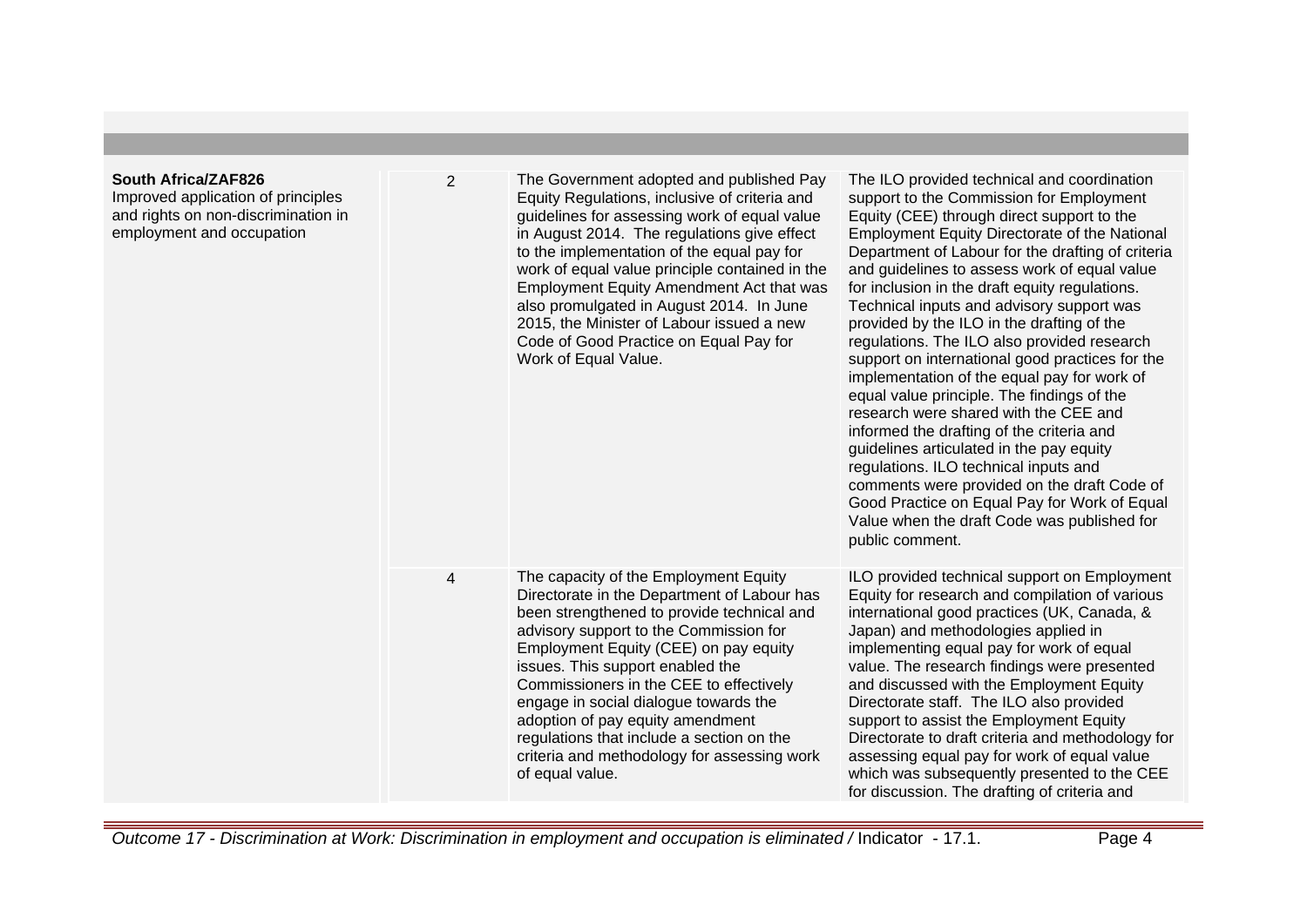methodology for assessing equal pay for work of equal value factored in some of the international good practices gleaned by the research. Capacity support was further provided to the Employment Equity Directorate staff of the Department of Labour to deepen the understanding of the principle of equal pay for work of equal value.

#### **Additional CPO Information (This information should only be added when relevant and necessary and should not repeat information already entered under results or ILO contribution) a)Gender equality and non-discrimination b) Partnerships (external)**

The comments and direct requests by the Committee of Experts on the Application of Conventions and Recommendations (CEAR) contributed significantly to the amendments made to the employment equity legislation and its accompanying regulations. ILO capacity support was provided towards sensitizing the NEDLAC Labour Caucus on the principle of equal pay for work of equal value. This sensitization session was geared towards strengthening the capacity of Organized Labour in NEDLAC to engage more effectively in negotiations on the revised draft regulations for the implementation of the principle on equal pay for work of equal value.

Further ILO support on employment equity will focus on other related direct requests and comments made by the CEAR to Government for which reports are still outstanding. These include strengthening capacity for enforcement and compliance with the amended legislation and regulations. Other pertinent information Government is expected to provide to the CEAR is on measures taken with the Social Partners to promote the principle of equal pay for work of equal value in collective agreements, and on ensuring that the setting of minimum wage rates is free from gender bias. Government is also still to provide information to the CEAR on measures taken to address the persistent problem of occupational segregation based on gender and race, and measures towards promoting women's access (particularly black women) to a greater variety of jobs and higher level positions. The latest annual report of the Commission for Employment Equity shows that women still predominate in lower paying jobs and sectors such as in community, social & personal services industry.

The ILO is in the process of establishing a partnership with the Commission on Conciliation, Mediation and Arbitration (CCMA) towards assisting the CCMA to arbitrate effectively in complaints and grievances brought before the commission on violations of the pay equity regulations.

Outcome 17 - Discrimination at Work: Discrimination in employment and occupation is eliminated / Indicator - 17.1. Page 5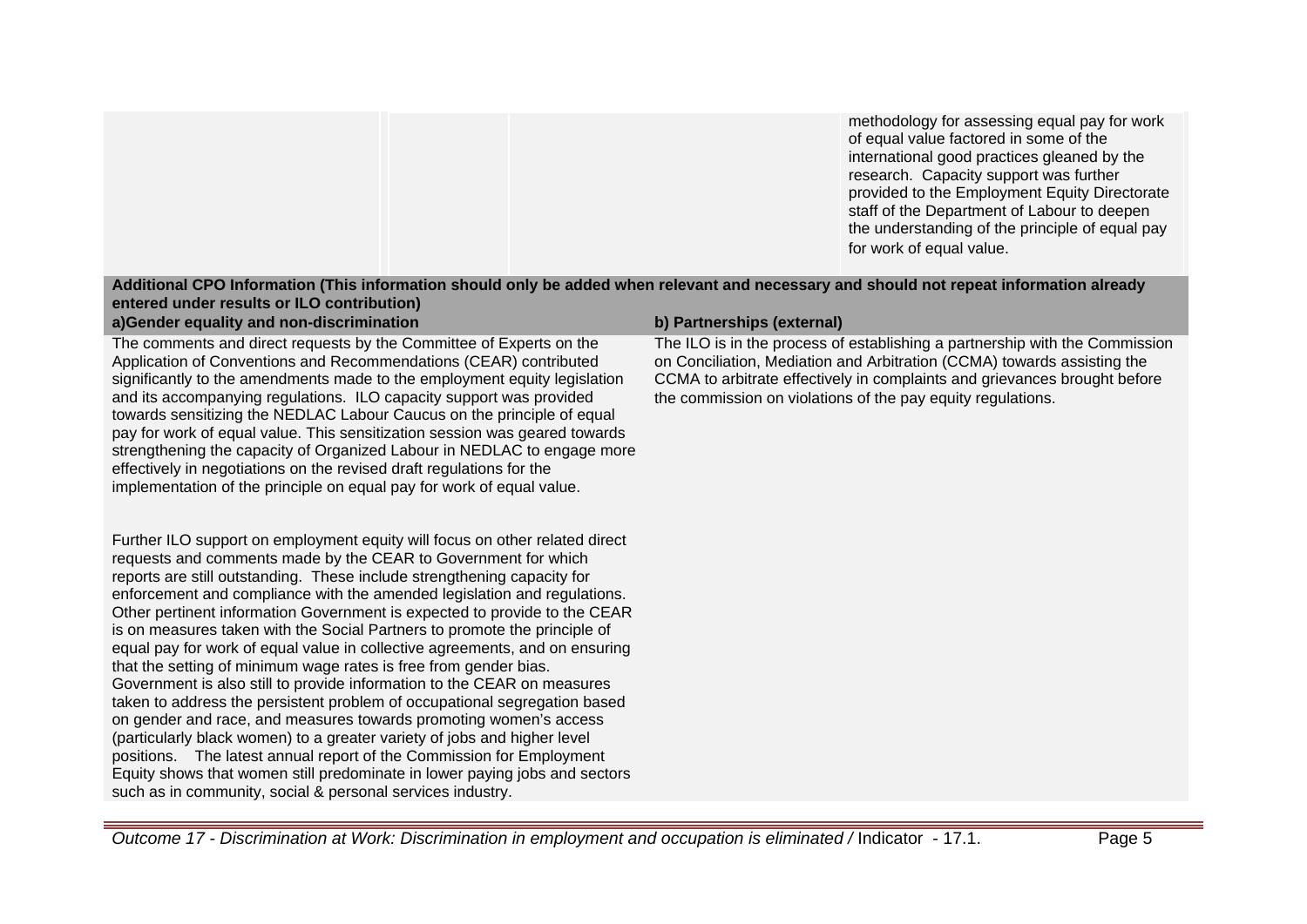#### **Zimbabwe/ZWE901** Gender equality and empowerment that will alleviate poverty and influence social development 1 1. The Committee of Experts in its 2014 Observation under Discrimination (Employment and Occupation) Convention, 1958 (No. 111) noted with interest the adoption of the National Constitution in March 2013, which introduced a range of provisions relevant to the Convention. With provisions regarding equality of opportunity; equal representation; measures to address past gender discrimination and imbalances; affirmative action programmes for youth, and vocational guidance, education and training of persons with disabilities and the prohibition of discrimination. There is now the positive duty on the State to promote equality and protect or advance those who have been disadvantaged by unfair discrimination. 1.1. The ILO as part of the UN Gender Thematic Group including UNWomen, UNDP, UNFPA and UNICEF provided technical inputs into the constitution making process. The ILO actively encouraged and facilitated the participation of social partners through information sharing. 2 1. Labour Law Reform Bill adopted by cabinet and Parliament in August 2015 1.1. The ILO has developed a position paper on Women Workers' Rights (WWRs). 1.2. The ILO provided technical inputs to labour law revisions which have integrated working conditions clauses. These have been incorporated in the Labour Law Reform Bill. 3 1. Awareness campaigns on non-discrimination, women workers' rights and improving women's working conditions launched by Workers and Employers for domestic workers, workers with family responsibilities, and on maternity protection. 1.1. ILO contributed financially through the UN Joint Programme on Gender Equality and technically towards the development of two awareness-raising strategies on non-discrimination, women workers' rights and improving working conditions. 4 1. Improved capacity of Parliamentary Portfolio Committee members, government and independent commission officials to 1.1. ILO conducted capacity building on gender mainstreaming and women workers' rights of 40 members of Parliamentary portfolio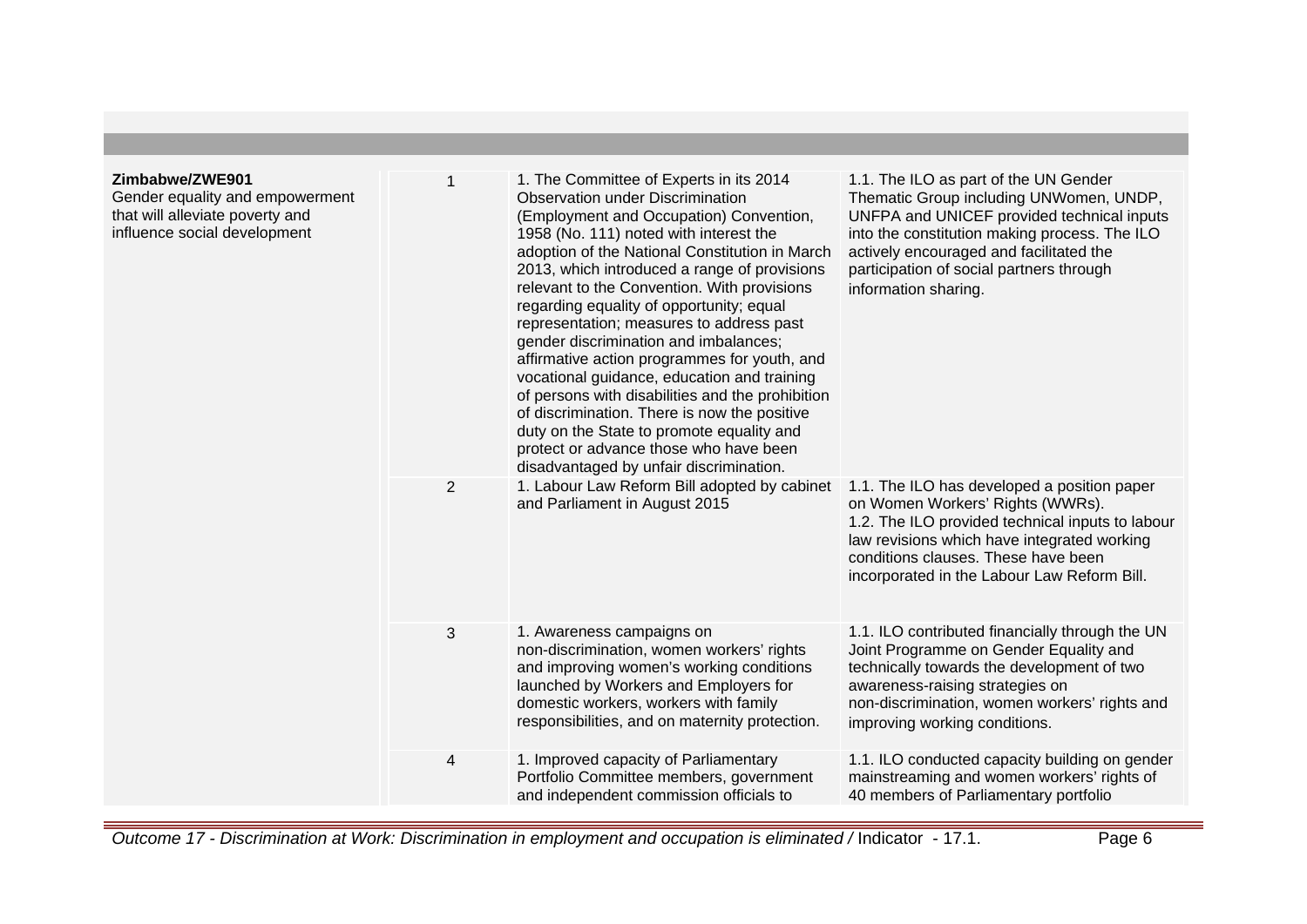|                                            |   | engage and apply ILO gender equality<br>oversight activities.                                                     | conventions (C.100, C.111, C.156, C.183 and<br>C.189) towards law reform and conducting                                                                                                                                                                                     | committees, 15 Gender and Human Rights<br>Commissions members and 24 government<br>gender focal points.                                                                                                                       |
|--------------------------------------------|---|-------------------------------------------------------------------------------------------------------------------|-----------------------------------------------------------------------------------------------------------------------------------------------------------------------------------------------------------------------------------------------------------------------------|-------------------------------------------------------------------------------------------------------------------------------------------------------------------------------------------------------------------------------|
|                                            | 5 | <b>Employer Organisations, National</b><br>structures trained to promote equality<br>legislation and regulations. | 1. Over 150 people from Trade Unions,<br>Employment Councils (NECs), Gender Focal<br>Points and local government and community<br>(non-discrimination) and working conditions<br>for women and for gender mainstreaming in<br>sectoral policies, strategies and programmes, | 1.1. The ILO contributed financially through the<br>UN Joint Programme on Gender Equality and<br>technically on ILO Gender Equality<br>Conventions to build capacity of constituents to<br>promote non-discriminatory laws.   |
| entered under results or ILO contribution) |   |                                                                                                                   |                                                                                                                                                                                                                                                                             | Additional CPO Information (This information should only be added when relevant and necessary and should not repeat information already                                                                                       |
| a)Gender equality and non-discrimination   |   |                                                                                                                   | b) Partnerships (external)                                                                                                                                                                                                                                                  |                                                                                                                                                                                                                               |
|                                            |   |                                                                                                                   | economic empowerment.                                                                                                                                                                                                                                                       | A United Nation Joint Programme on Gender Equality is being implemented<br>by a number of UN agencies, civil society organization with funding from<br>SIDA. The ILO is leading components on women workers' rights and women |
|                                            |   |                                                                                                                   |                                                                                                                                                                                                                                                                             |                                                                                                                                                                                                                               |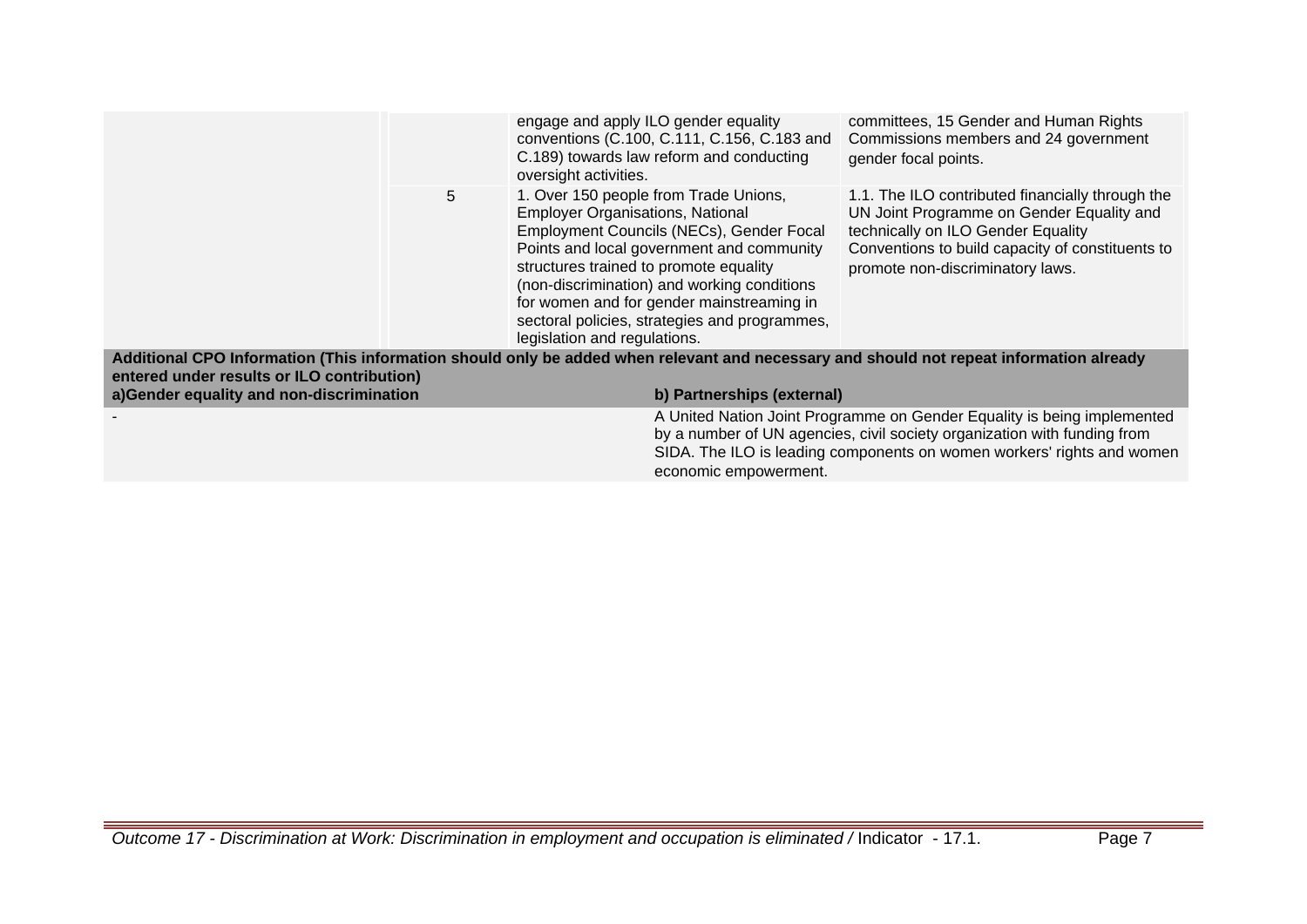| <b>Arab States</b>                              |                |                                                                                                                                                                                                                                                                                                                                                                                                                                                                                                                                                                                                                                                                                                                                                                                                                                                                                                                                                                                                                                                                                                                                                                         |                                                                                                                                                                                                                                                                                                                                                                                                                                                                                                                                                                                                                                                                                                                                                                                                                   |
|-------------------------------------------------|----------------|-------------------------------------------------------------------------------------------------------------------------------------------------------------------------------------------------------------------------------------------------------------------------------------------------------------------------------------------------------------------------------------------------------------------------------------------------------------------------------------------------------------------------------------------------------------------------------------------------------------------------------------------------------------------------------------------------------------------------------------------------------------------------------------------------------------------------------------------------------------------------------------------------------------------------------------------------------------------------------------------------------------------------------------------------------------------------------------------------------------------------------------------------------------------------|-------------------------------------------------------------------------------------------------------------------------------------------------------------------------------------------------------------------------------------------------------------------------------------------------------------------------------------------------------------------------------------------------------------------------------------------------------------------------------------------------------------------------------------------------------------------------------------------------------------------------------------------------------------------------------------------------------------------------------------------------------------------------------------------------------------------|
| Jordan/JOR152<br>Improved working conditions of | $\overline{2}$ | result not reportable                                                                                                                                                                                                                                                                                                                                                                                                                                                                                                                                                                                                                                                                                                                                                                                                                                                                                                                                                                                                                                                                                                                                                   |                                                                                                                                                                                                                                                                                                                                                                                                                                                                                                                                                                                                                                                                                                                                                                                                                   |
| women in the labour market                      | 3              | 1. A grassroots campaign for fair wages<br>entitled "Stand-up with the Teachers",<br>employing a recognized community<br>organizing methodology, was launched in<br>April 2015 by a group of women teachers<br>working in private schools in the Northern<br>Governorate of Irbid. Supported by the<br>National Committee for Pay Equity (NCPE),<br>the campaign aims to promote equal wages<br>between women and men teachers in private<br>schools and improve working conditions for<br>female school teachers in particular. By July<br>2015, the campaign had already achieved<br>several milestones, including gaining 3,000<br>followers on its Facebook page and a 200<br>percent increase in the number of teachers<br>who call a specialized Ministry of Labour<br>helpline. More and more lawyers were also<br>coming forward to represent teachers cases<br>on a pro bono basis.<br>2. NCPE launched an awareness strategy in<br>which several TV and radio interviews were<br>broadcast to promote pay equity; a press<br>conference was organized, and a range of<br>awareness material on the gender pay gap in<br>Jordan was developed and distributed. | 1.1. The campaign builds on an ILO Gender<br>pay gap study from 2013, revealing that<br>women earn 41.6 percent less than men in<br>private schools in Jordan.<br>1.2. The ILO has provided extensive technical<br>support and engaged a local NGO that<br>specializes in community organizing and<br>campaign training to support the teachers'<br>campaign. The ILO has also encouraged<br>extensive media reporting on this topic.<br>1.3. As part of the campaign, a video has been<br>produced to promote awareness on the pay<br>gap, and a collection of discrimination features<br>have been assembled and disseminated online<br>and in the form of an illustrated booklet.<br>2.1 With funding from the Government of<br>Norway, the ILO provided technical support for<br>the media advocacy strategy. |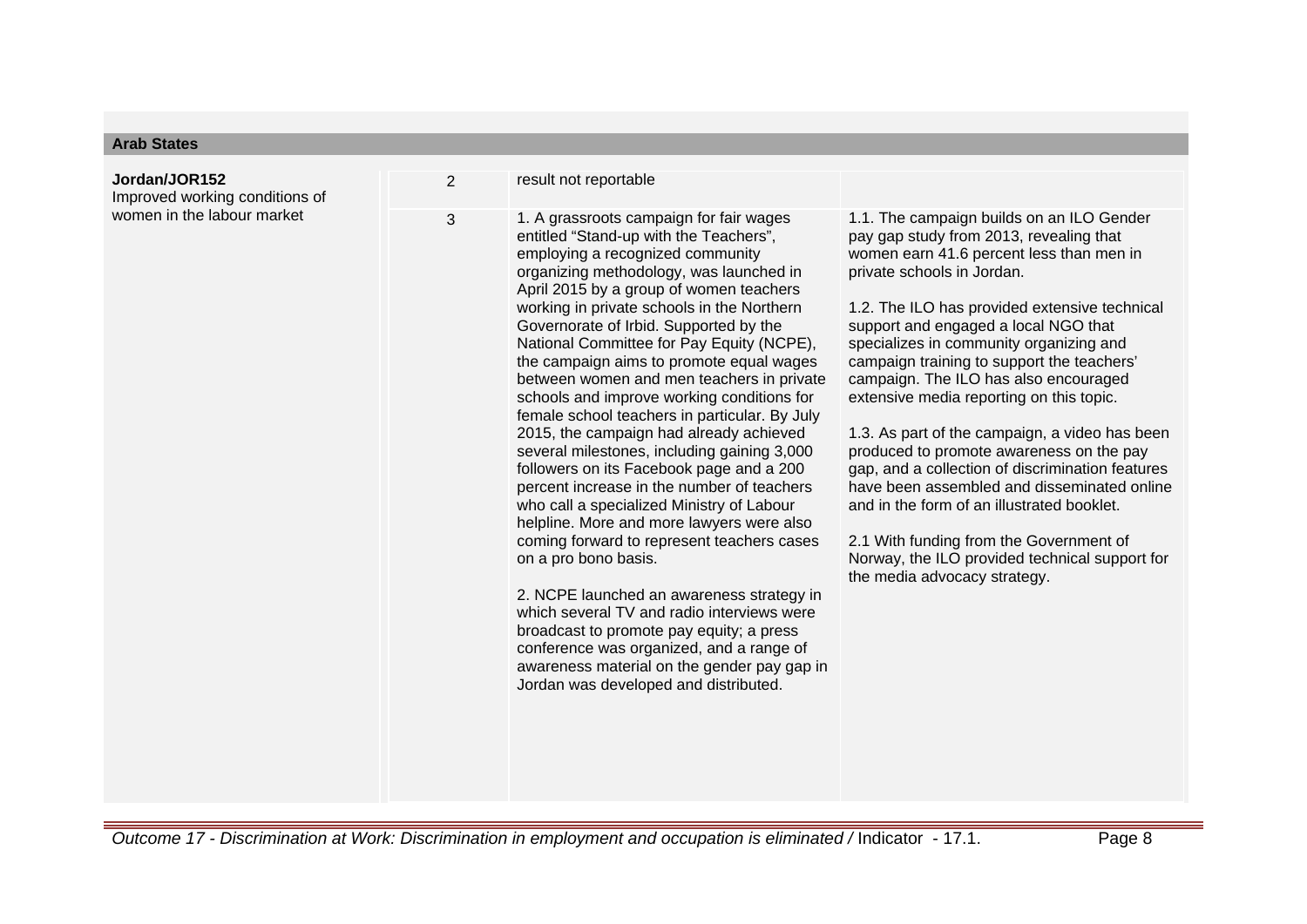| $\overline{4}$ | 1. The technical capacities of NCPE<br>established in 2011 are strengthened to<br>engage in high level policy dialogue on<br>issues related to gender equality and the<br>promotion and enforcement of pay equity,<br>particularly in the private education sector.<br>Focal points from the NCPE have been<br>involved in the implementation and have<br>provided technical inputs to the the<br>grassroots campaign "Stand-up with the<br>Teachers" and to the draft Regulations for<br>Private and Foreign Educational Institutions<br>integrating the principle of pay equity, among<br>others. | 1.1. The ILO continues to support the NCPE<br>through the provision of technical expertise on<br>legal issues, policy dialogue and capacity<br>building to its members. |
|----------------|-----------------------------------------------------------------------------------------------------------------------------------------------------------------------------------------------------------------------------------------------------------------------------------------------------------------------------------------------------------------------------------------------------------------------------------------------------------------------------------------------------------------------------------------------------------------------------------------------------|-------------------------------------------------------------------------------------------------------------------------------------------------------------------------|
| 5              | 1. The NCPE implemented a<br>capacity-building programme to lobby for<br>relevant officials on the promotion of<br>non-discrimination laws and policies. The<br>NCPE with members of Parliament, senators,                                                                                                                                                                                                                                                                                                                                                                                          | 1.1. With funding from the Government of<br>Norway, the ILO provided technical support for<br>the workshops.                                                            |

Outcome 17 - Discrimination at Work: Discrimination in employment and occupation is eliminated / Indicator - 17.1. Page 9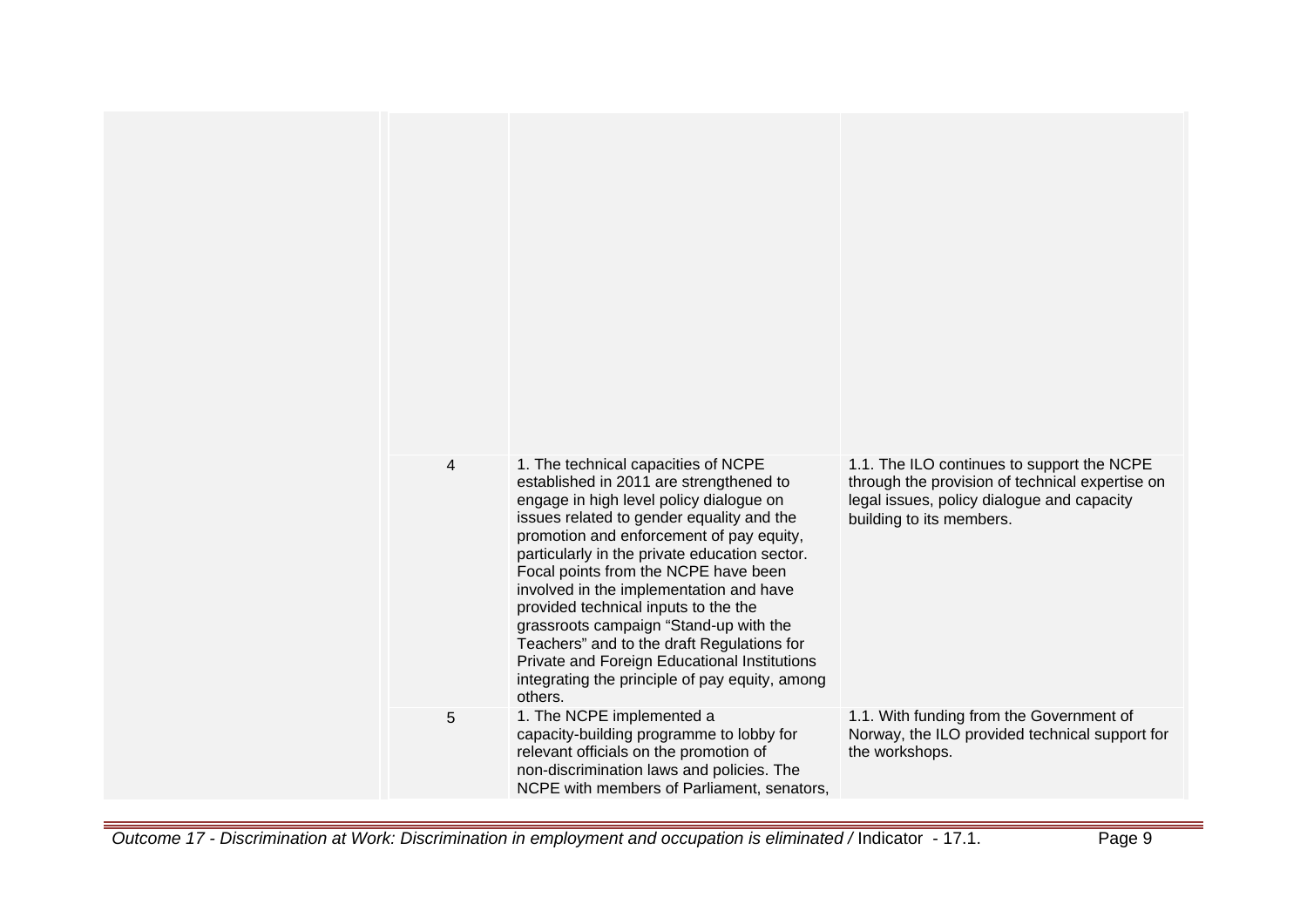| government officials, school teachers,                                                        |  |
|-----------------------------------------------------------------------------------------------|--|
| university professors and university students<br>delivered three regional workshops in Aqaba, |  |
| Amman and Irbid.                                                                              |  |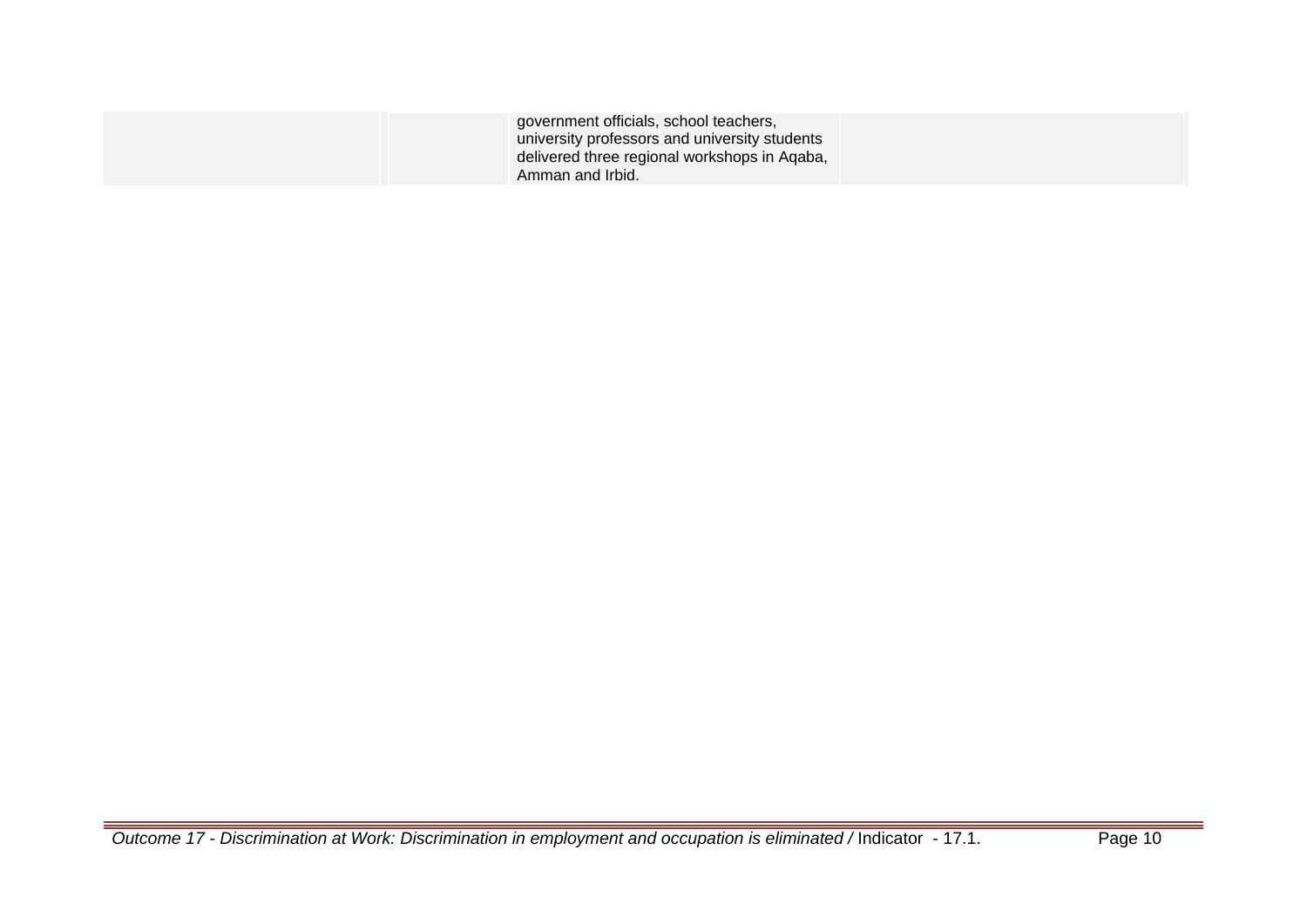#### **Asia and the Pacific**

#### **China/CHN903**

Enhanced commitments for non-discrimination through equal employment opportunities policies and practices

3 1. A strategy and advocacy plan entitled "Three Year Plan for Promoting Support Employment for China Disabled Persons' Federation (2014-2016)" was adopted by constituents at national and local levels for men and women with intellectual disabilities and autism.

> 2. During 2014 and 2015, Universities in Beijing and Wuhan developed and implemented a multidisciplinary research strategy on employment policies from a disability perspective with the aim of raising awareness among decision makers and the general public.

3. The China Disability Advocacy Month (November 2014 and 2015) was launched by more than 85 disabled persons' organizations. During the month, a series of media advocacy events, including ILO Disability Equality Training (DET) for media were organized. Other activities included the launch of the China Disability Annual Report by NGOs, art performance by disabled artists, and the Chinese version of TED Disability and Sexuality.

1.1. With funding from the Government of Norway, the Plan was developed by the ILO in collaboration with the China Association of Persons with Intellectual Disability and their Relatives (CAPIDR), based on findings from the ILO- Beijing Union University research and results from piloted Supported Employment (SE) practices in 11 NGOs between 2012-13 in China.

1.2. As part of the Plan's implementation, the ILO, in collaboration with China Disabled Persons' Federation and other civil society organizations, developed a communication strategy and implemented a campaign to, among others, promote SE, advocate for skills development and employability of persons with disabilities; eliminate stigma related to disabilities; and influence legislation and government policies in 2014-2015.

2.1. The ILO provided technical inputs to the research on disability employment related legislation, court cases, innovative remedies, non-discrimination laws and experiences from the USA and EU countries.

3.1. The ILO facilitated five DET sessions resulting in 100 people trained on DET. The majority of the trainees were members of disabled persons' organizations. Research conducted by the ILO on the Media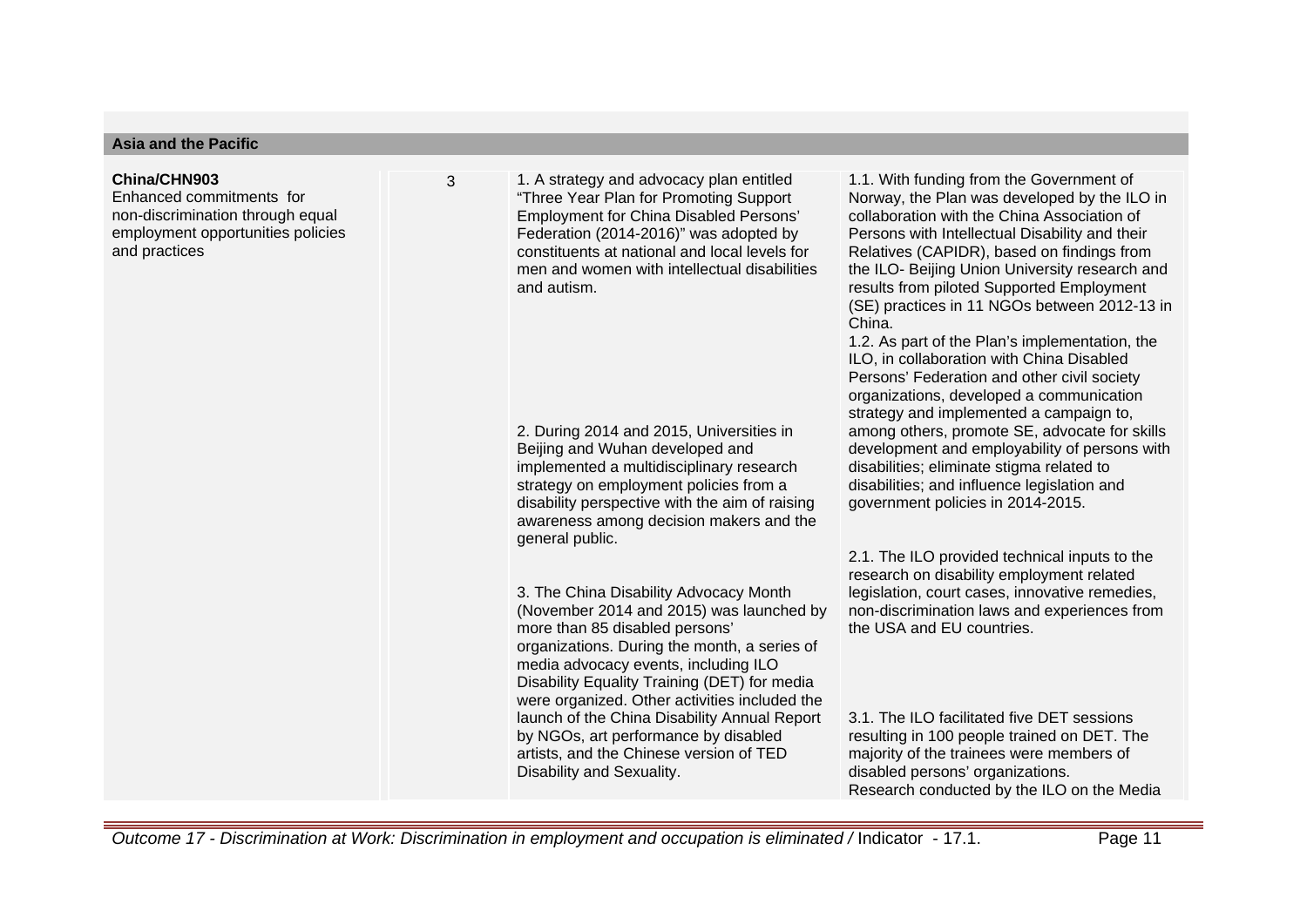|   | 4. The 2015 Youth with Disabilities<br>Leadership and Advocacy Capacity Building<br>Camp organized by disabled persons'<br>organizations was held from 29 July to 2<br>August 2015. The Camp focused on the ILO<br>Disability Equality Training Method (DET). | Portrayal of Persons with Disabilities and the<br>ILO publication on Media Guidelines for the<br>Portrayal of Disability were used for training<br>journalists and for assisting disabled persons'<br>organizations in publicising their events in 2014<br>and 2015.<br>4.1. ILO research on the media portrayal of<br>persons with disabilities and the ILO<br>publication on Media Guidelines for the<br>Portrayal of Disability were used to train                                                                                                             |
|---|---------------------------------------------------------------------------------------------------------------------------------------------------------------------------------------------------------------------------------------------------------------|-------------------------------------------------------------------------------------------------------------------------------------------------------------------------------------------------------------------------------------------------------------------------------------------------------------------------------------------------------------------------------------------------------------------------------------------------------------------------------------------------------------------------------------------------------------------|
|   |                                                                                                                                                                                                                                                               | participants on how to conduct media<br>advocacy.                                                                                                                                                                                                                                                                                                                                                                                                                                                                                                                 |
| 5 | 1. Two capacity-building plans for trade<br>unionists on enforcement and promotion of<br>non-discrimination labour laws and policies<br>were implemented by the All China<br>Federation of Trade Unions (ACTFU) during<br>2014 and 2015.                      | 1.1. The ILO provided technical support to the<br>ACFTU to carry out training on gender equality,<br>in particular gender-related international labour<br>conventions and its implementation in China.<br>1.2. On the basis of an ILO study on equal pay<br>conducted from March to October 2015, a<br>tripartite seminar on equal pay was organised<br>with ILO support to discuss how national<br>legislation and the wage fixing system should<br>be improved to implement the principle of equal<br>pay and develop actions to address the gender<br>pay gap. |
|   | 2. The Ministry of Human Resources and<br>Social Security (MOHRSS)' capacity building<br>plan on gender equality was implemented<br>during 2014 and 2015.                                                                                                     | 2.1. The ILO supported the MOHRSS to<br>organise a capacity building training on gender<br>equality to enhance the knowledge and<br>understanding of international labour standards<br>on gender and discuss progress and<br>challenges of implementing such standards in<br>China. The training also focused on the<br>development of further actions for advancing                                                                                                                                                                                              |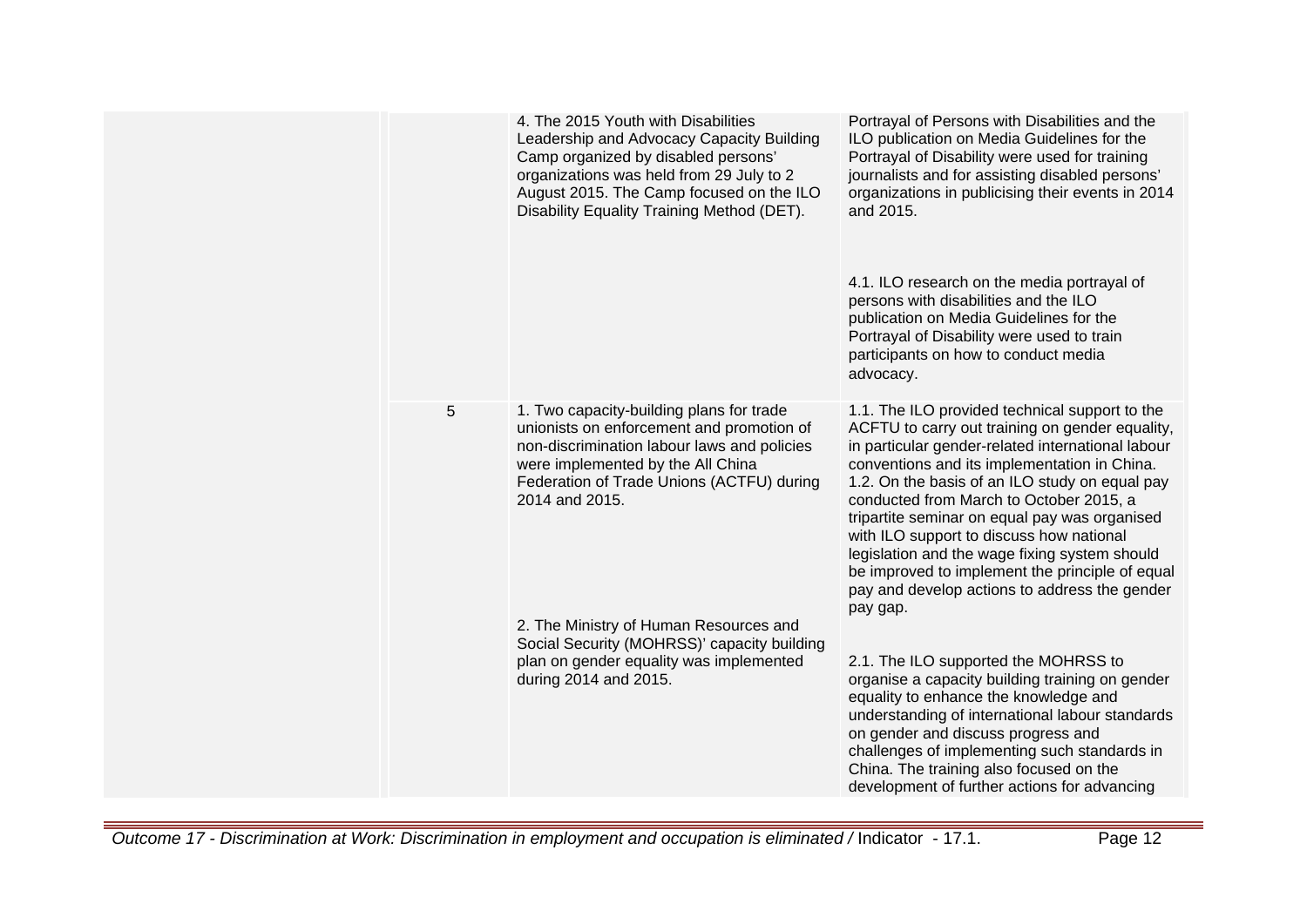| 3. A national plan on strengthening capacity<br>of business start-up including provisions to<br>support women entrepreneurship<br>development was implemented during<br>2014-2015 by the MOHRSS and All China<br><b>Women's Federation</b> | gender equality.<br>2.2. The ILO conducted a study on<br>discriminatory job advertisement to provide<br>updated information on practices in<br>recruitment, and discuss mechanisms for<br>preventing and addressing violations of<br>non-discrimination related labour laws. The<br>results of the study provided empirical<br>evidence for MOHRSS to develop its capacity<br>building plan on gender equality.                                                                                                                                                  |
|--------------------------------------------------------------------------------------------------------------------------------------------------------------------------------------------------------------------------------------------|------------------------------------------------------------------------------------------------------------------------------------------------------------------------------------------------------------------------------------------------------------------------------------------------------------------------------------------------------------------------------------------------------------------------------------------------------------------------------------------------------------------------------------------------------------------|
| 4. In 2014, the China Federation of Disabled<br>Persons endorsed a plan to conduct ILO<br>disability equality training (DET) involving<br>participants from throughout China.                                                              | 3.1. The ILO assisted the MOHRSS in adapting<br>the ILO GET Ahead for Women in Enterprise<br>Training Package to the Chinese context in<br>2014. Relevant validation training was<br>organised in 2015. The achieved results<br>contributed to enhancing constituents' capacity<br>in implementation of a National Plan on<br>business start-up from gender perspectives.<br>4.1. The ILO provided technical inputs to<br>disability equality training (DET) workshops in<br>Beijing and Shanghai. The ILO trained<br>facilitators of DET from throughout China. |

**Additional CPO Information (This information should only be added when relevant and necessary and should not repeat information already entered under results or ILO contribution)**

| a)Gender equality and non-discrimination | b) Partnerships (external)                                                                                                                                                                                                                                                                                                                                                                                                                                                                                                               |
|------------------------------------------|------------------------------------------------------------------------------------------------------------------------------------------------------------------------------------------------------------------------------------------------------------------------------------------------------------------------------------------------------------------------------------------------------------------------------------------------------------------------------------------------------------------------------------------|
|                                          | The UN Partnership on the Rights of Persons with Disabilities (UNPRPD)<br>funded a UN Joint Programme in China supporting the promotion of the<br>rights and entitlement of persons with disabilities. The joint programme is<br>implemented by ILO, UNDP, UNESCO (leading Agency), and UNICEF, and<br>with coordination support from the UN Resident Coordinator Office. Several<br>sessions of Disability Equality Training (DET): Effective Way to Generate<br>Attitudinal Change Towards Disability was held with participation from |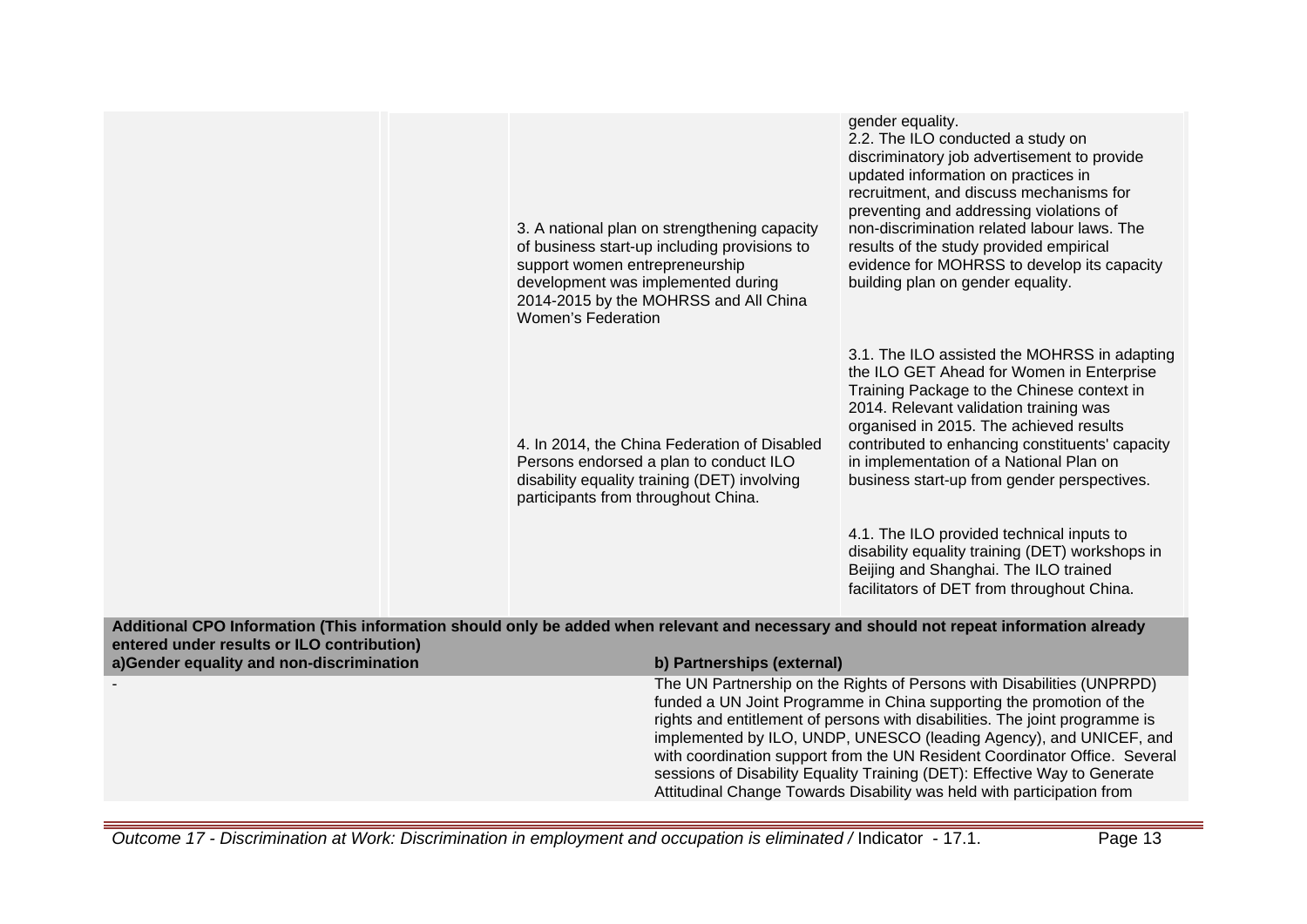Chinese Enterprise Confederation (CEC), public law firms, UN agencies, civil society.

ILO organised joint activities with Embassy of Sweden and Embassy of Germany to promote rights and interests of people with disabilities.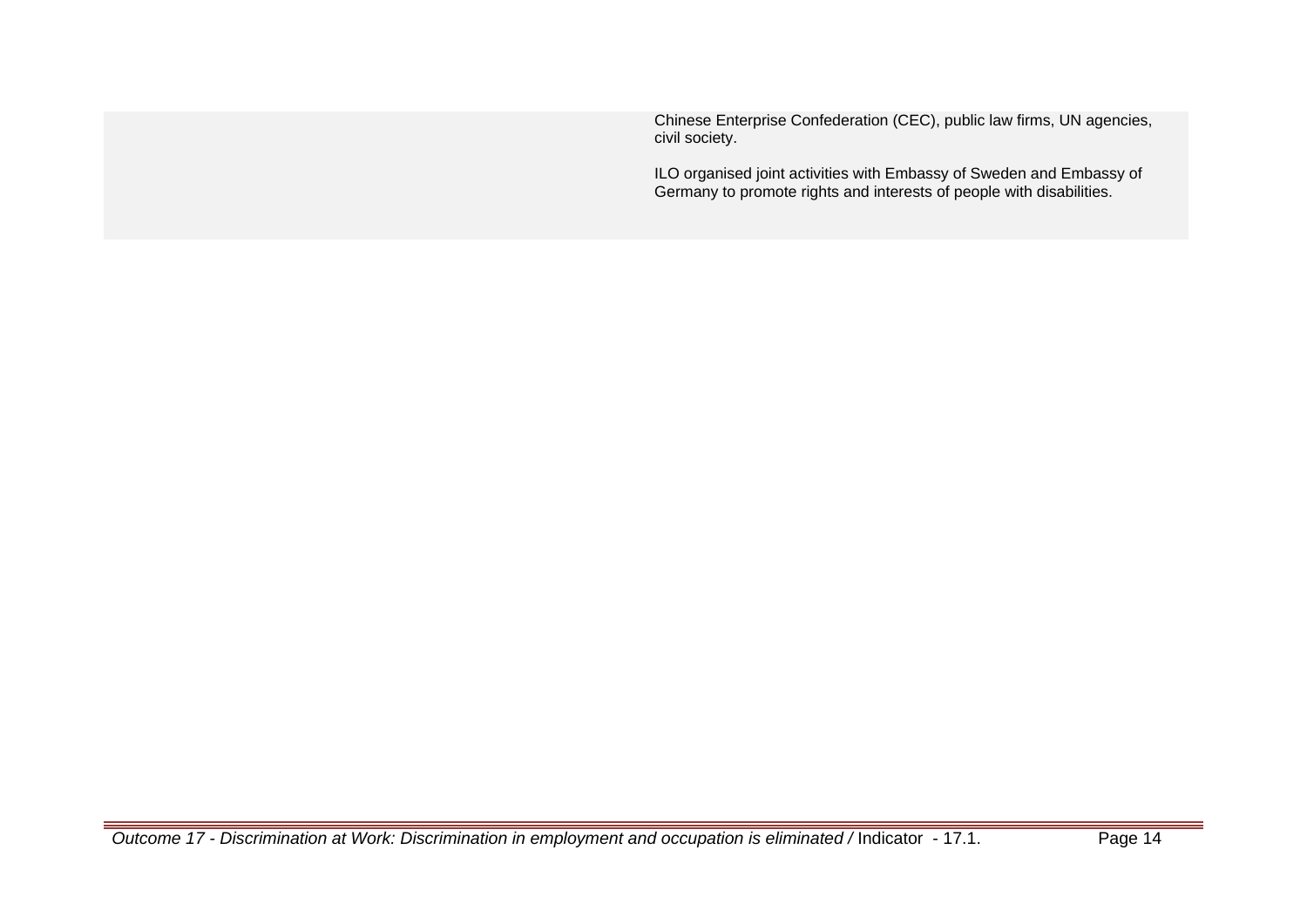| Mongolia/MNG127<br>Increased capacity to address<br>non-discrimination and fundamental<br>principles and rights for women and<br>men at work. | $\overline{2}$ | 1. The Revised Labour Law approved by<br>Parliament at the Autumn 2015 Session<br>contains new/revised provisions concerning<br>equal pay for work of equal value and<br>equality of opportunity and treatment,<br>especially with regards to workers with<br>disabilities and women workers, that are in<br>line with C100 and C111.                                                                                                                                                                                                                              | 1.1. The ILO provided technical assistance to<br>the Ministry of Labour (MOL) and social<br>partners in the labour law revision process.<br>The ILO submitted to the MOL a<br>comprehensive technical memorandum on its<br>reviews of the draft Revised Labour Law.                                                                                                                                                                                                                                                                                                                                                                                                                                                                                                                                                                      |
|-----------------------------------------------------------------------------------------------------------------------------------------------|----------------|--------------------------------------------------------------------------------------------------------------------------------------------------------------------------------------------------------------------------------------------------------------------------------------------------------------------------------------------------------------------------------------------------------------------------------------------------------------------------------------------------------------------------------------------------------------------|------------------------------------------------------------------------------------------------------------------------------------------------------------------------------------------------------------------------------------------------------------------------------------------------------------------------------------------------------------------------------------------------------------------------------------------------------------------------------------------------------------------------------------------------------------------------------------------------------------------------------------------------------------------------------------------------------------------------------------------------------------------------------------------------------------------------------------------|
|                                                                                                                                               | 4              | 1. With the mandate to carry out gender<br>audits of public organizations in Mongolia, the<br>National Commission on Gender Equality<br>(NCGE) adopted the ILO Participatory<br>Gender Audit (PGA) methodology to use in<br>its implementation of the Mid-Term Plan of<br>Action on the Implementation of the Law of<br>Mongolia on Gender Equality Promotion. The<br>NCGE also planned to build up its<br>accountability framework based on the ILO<br>PGA tool to enable the provinces and districts<br>to continue further gender audits on a regular<br>basis. | 1.1. The ILO provided technical assistance on<br>the PGA to the NCGE, Ministry of Justice,<br>Ministry of Finance, and the Confederation of<br>Mongolian Trade Unions (CMTU). Two<br>technical missions were carried out: the first<br>mission in June 2015 to provide a<br>comprehensive overview of the PGA<br>methodology to the management of the four<br>organizations and particularly to the Gender<br>Advisory Group of NCGE so that the<br>organizations could make informed decisions<br>on whether or not to adopt the PGA<br>methodology and undertake a PGA; and the<br>second mission in September 2015 to carry out<br>a PGA training to NCGE affiliates who would<br>be performing participatory audits at the<br>selected organizations.<br>1.2. The ILO technical assistance is<br>coordinated with that of the UNFPA. |
|                                                                                                                                               | 5              | 1. The NCGE's gender auditors carried out<br>PGAs of the NCGE, Ministry of Finance and<br>Ministry of Justice, and the Confederation of<br>Mongolian Trade Unions (CMTU). The audits<br>were carried out during<br>September-December 2015.                                                                                                                                                                                                                                                                                                                        | 1.1. The ILO provided training on PGA<br>methodology to 7 gender experts of the NCGE<br>and 7 representatives of line ministries, CMTU<br>and UN agencies in Mongolia, together with the<br>gender audit facilitators of the audited<br>organizations in September 2015.                                                                                                                                                                                                                                                                                                                                                                                                                                                                                                                                                                 |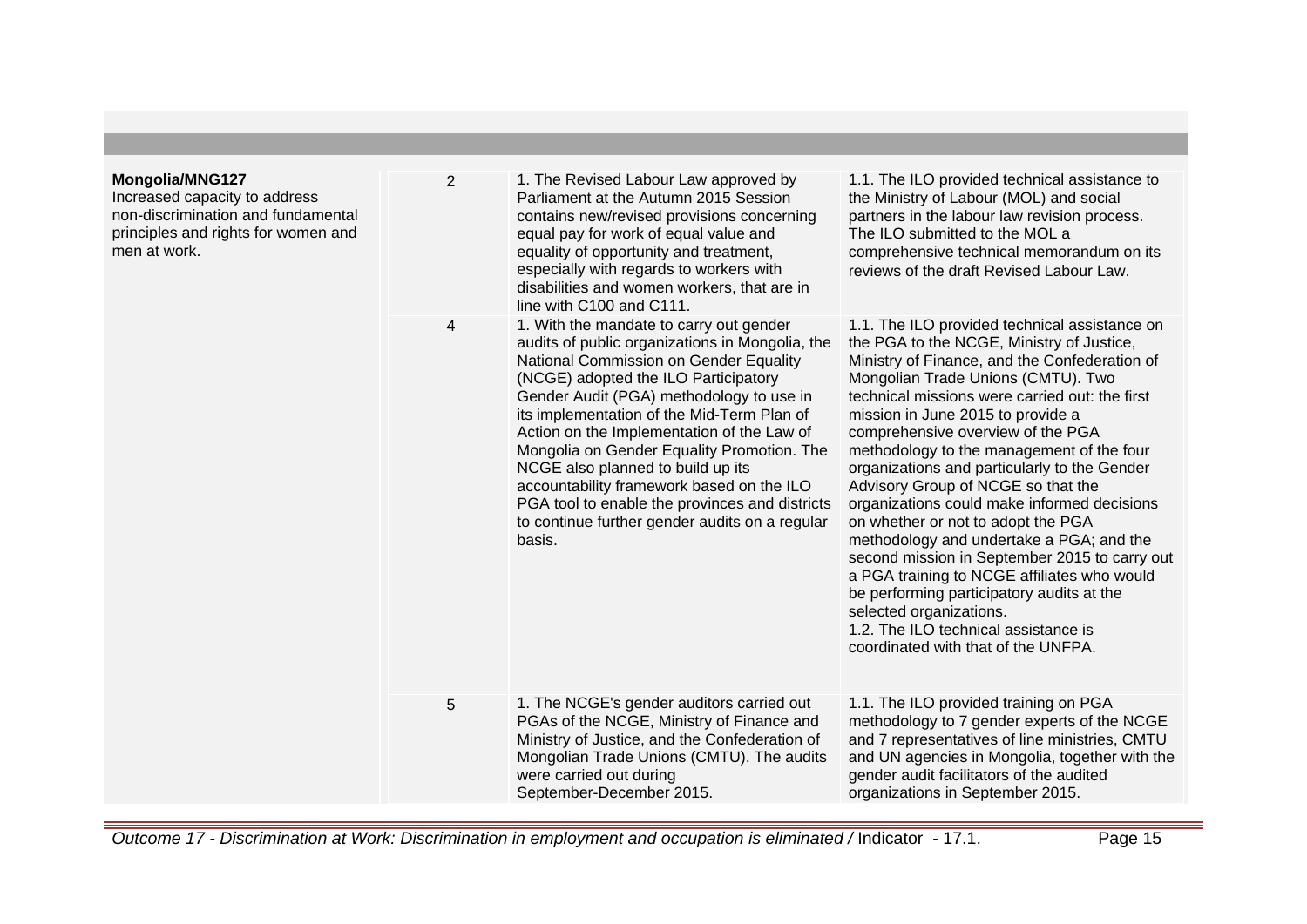|                                                                                                                                                                                       | The audit reports provided recommendations<br>specifically on the need for the NCGE to<br>formulate its accountability framework and for<br>the Ministry of Justice and Ministry of Finance<br>to establish a specific gender strategy and<br>also formulate their accountability framework<br>for monitoring and evaluating gender<br>progress. The strategy and frameworks are<br>annexed to the audit reports which were<br>accepted by NCGE, Ministry of Justice,<br>Ministry of Finance and CMTU management. | 1.2. Distance support was provided to the<br>gender auditors during the audit and the<br>development of the audit reports. The<br>recommendations of the audits were well<br>discussed and agreed upon with the respective<br>organizations and action plans for<br>implementation were established. |
|---------------------------------------------------------------------------------------------------------------------------------------------------------------------------------------|-------------------------------------------------------------------------------------------------------------------------------------------------------------------------------------------------------------------------------------------------------------------------------------------------------------------------------------------------------------------------------------------------------------------------------------------------------------------------------------------------------------------|------------------------------------------------------------------------------------------------------------------------------------------------------------------------------------------------------------------------------------------------------------------------------------------------------|
| Additional CPO Information (This information should only be added when relevant and necessary and should not repeat information already<br>entered under results or ILO contribution) |                                                                                                                                                                                                                                                                                                                                                                                                                                                                                                                   |                                                                                                                                                                                                                                                                                                      |
| a)Gender equality and non-discrimination                                                                                                                                              | b) Partnerships (external)                                                                                                                                                                                                                                                                                                                                                                                                                                                                                        |                                                                                                                                                                                                                                                                                                      |
|                                                                                                                                                                                       | Work project funded by the Government of Norway.                                                                                                                                                                                                                                                                                                                                                                                                                                                                  | The Promoting Gender Equality and Women's Empowerment in the World of                                                                                                                                                                                                                                |

UNFPA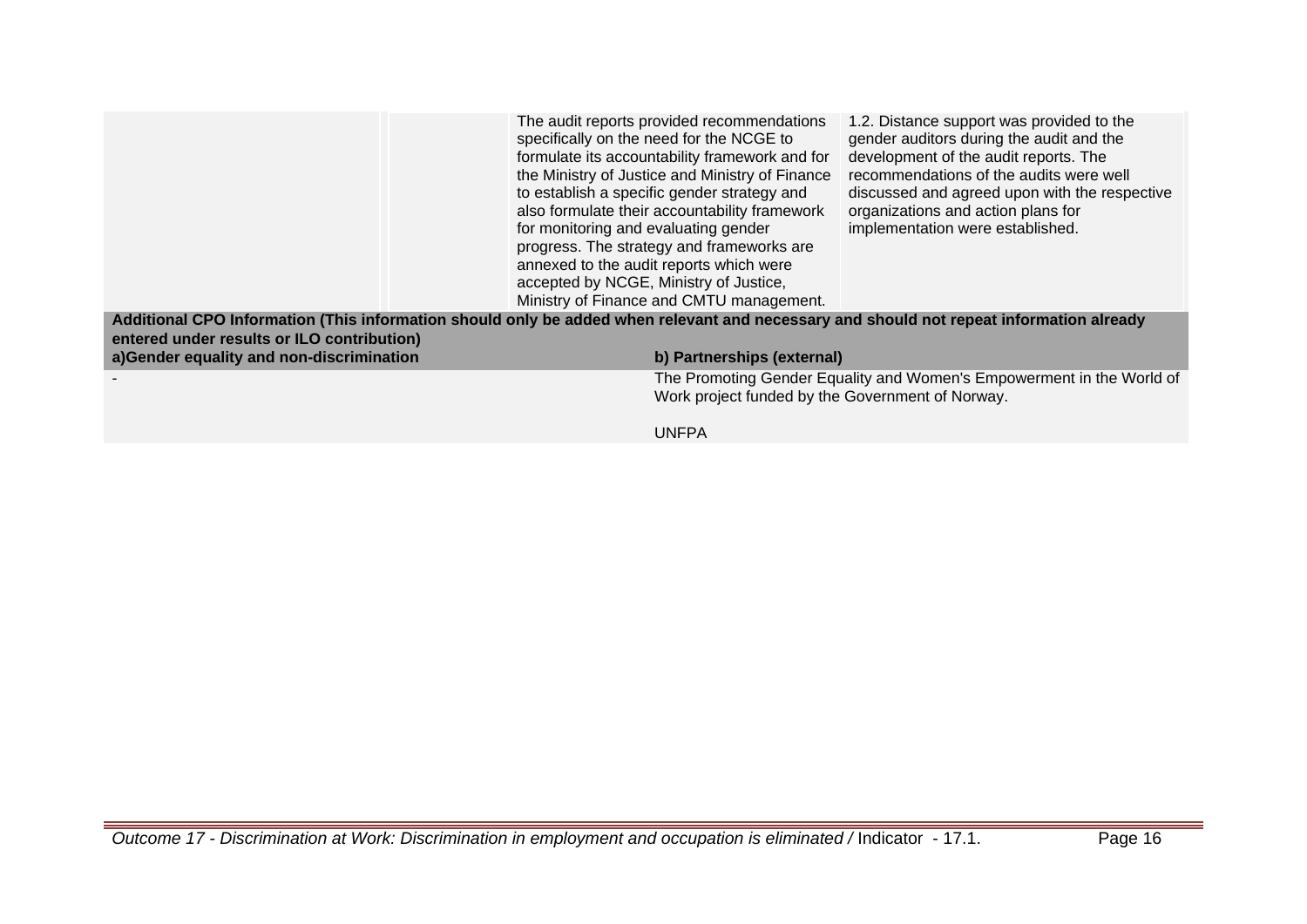| Indonesia/IDN105<br>Barriers to employment and decent<br>work are addressed, particularly<br>gender gaps and for persons with<br>disabilities | $\overline{2}$ | 1. Draft of Disability Law that is in-line with<br>UN Convention on the Rights of Persons with<br>Disabilities (UNCRPD) has been endorsed<br>and is included in the 2015 (1st year)<br>National Legislation Programme List by the<br>new Parliament (People's Representative<br>Council -DPR)                                                                                                                  | 1.1. With funding support from the<br>Governments of Australia and Norway as well<br>as support from the Better Work Programme,<br>the ILO has provided technical advice in 2 main<br>consultation events with all stakeholders,<br>including organizations that have focus on<br>disability and all line Ministries, including the                                                                  |
|-----------------------------------------------------------------------------------------------------------------------------------------------|----------------|----------------------------------------------------------------------------------------------------------------------------------------------------------------------------------------------------------------------------------------------------------------------------------------------------------------------------------------------------------------------------------------------------------------|------------------------------------------------------------------------------------------------------------------------------------------------------------------------------------------------------------------------------------------------------------------------------------------------------------------------------------------------------------------------------------------------------|
|                                                                                                                                               |                |                                                                                                                                                                                                                                                                                                                                                                                                                | Ministry of Manpower, the Ministry of Social<br>Affairs, and the Ministry of Law and Human<br>Rights (Kemenhumkam) between 2014 and<br>2015.                                                                                                                                                                                                                                                         |
|                                                                                                                                               | 3              | 1. Promotion of decent work for homeworkers<br>in Indonesia through awareness raising and<br>capacity building of the relevant stakeholders;<br>community-based action programmes<br>established to provide direct support to<br>homeworkers (to improve working conditions<br>and access to social protection) and; making<br>evidence-based data available for policy<br>advocacy and programme development. | 1.1. With funding support from the<br>Governments of Australia and Norway as well<br>as support from the Better Work Programme,<br>the ILO worked with constituents and selected<br>Civil Society Organizations (CSOs) in raising<br>awareness and developing a policy advocacy<br>campaign on decent work for homeworkers in<br>the areas of working conditions and access to<br>social protection. |
|                                                                                                                                               |                | 2. The Ministry of Manpower (MoM) in 2015<br>launched and funded the Disability Equity<br>Training (DET) for government officials of the<br><b>Provincial &amp; District Local Government</b><br>(namely for the Manpower Office) and for<br>selected employers/companies, based on the<br>ILO DET training.                                                                                                   | 2.1. The ILO provided technical support and<br>capacity building training through two DET<br>sessions in October 2014 for government<br>officials (MoM, Ministry of Social Affairs,<br>Ministry of Law and Human Rights), employers'<br>association representatives, and trade unions'<br>representatives, which led to the MoM's<br>initiative to do similar DET capacity building                  |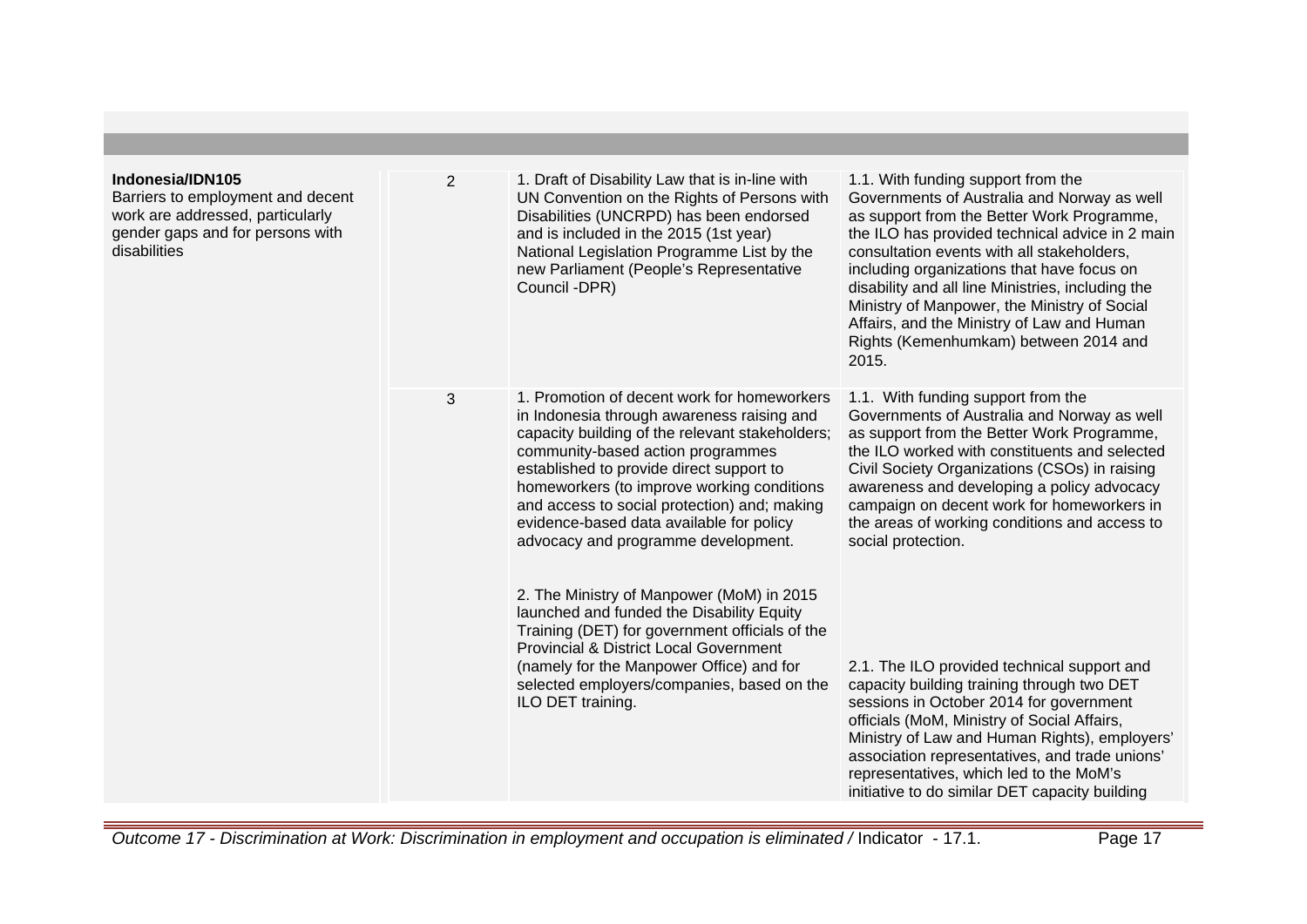|                         |   | 3. A free-of-charge training on employment of<br>people with disabilities in the garment sector<br>has been integrated in the Bureau of Industry<br>and Trade of the Central Java Province<br>training center's curricula to be conducted on<br>a yearly basis.                                           | with its own state budget in its Ministry<br>program.<br>The ILO contributed to the 2015 DET program<br>initiated by the the government by providing<br>resource persons and developing training<br>modules.<br>3.1. The ILO, in partnership with trainers from<br>two training centers in Semarang, Central Java<br>conducted disability equality training to support<br>people with disabilities in securing employment<br>in the garment sector. The trainings were held<br>in September and October 2014. |
|-------------------------|---|-----------------------------------------------------------------------------------------------------------------------------------------------------------------------------------------------------------------------------------------------------------------------------------------------------------|---------------------------------------------------------------------------------------------------------------------------------------------------------------------------------------------------------------------------------------------------------------------------------------------------------------------------------------------------------------------------------------------------------------------------------------------------------------------------------------------------------------|
|                         | 4 | 1. Three Equal Employment Opportunity<br>(EEO) Task Forces at provincial level<br>(Central Java, Bangka Belitung & East<br>Kalimantan) were established in the first<br>quarter of 2015 with a mandate to promote<br>non-discrimination and equality at the<br>workplace                                  | 1.1. With funding support from the<br>Governments of Australia and Norway as well<br>as support from the Better Work Programme,<br>the ILO supported the MoM in the<br>establishment of the local EEO task forces and<br>provided capacity building to the relevant<br>officers to better understand the<br>implementation of non-discrimination and<br>equality principles.                                                                                                                                  |
| عمال صطهر المعرم الناطر | 6 | 1. The National Statistics Bureau (BPS) has<br>agreed and made revisions (with inclusion of<br>sex-disaggregated labour market data) to the<br>new labour force survey questionnaire, which<br>will be used from 2016. Training by the BPS<br>for the surveyor for this new questionnaire<br>has started. | 1.1. With funding support from the<br>Governments of Australia and Norway as well<br>as support from the Better Work Programme,<br>the ILO provided technical inputs for the<br>revision of the questionnaire to better capture<br>the sex-disaggregated labour market<br>information including in the informal economy.<br>d ahauld nat reneet infermetien alrea.                                                                                                                                            |

**Additional CPO Information (This information should only be added when relevant and necessary and should not repeat information already entered under results or ILO contribution)**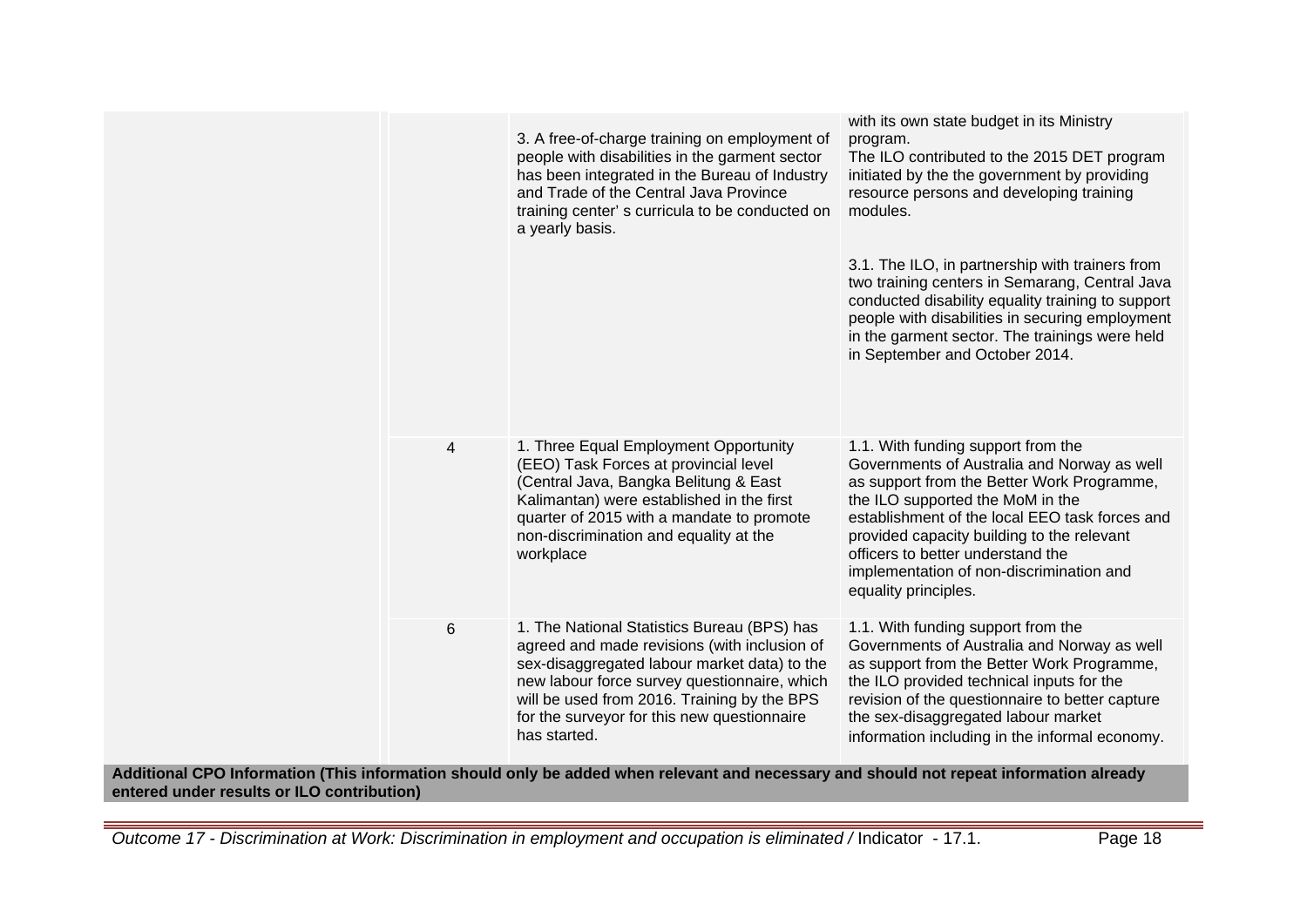| a)Gender equality and non-discrimination                                                                                                                                                                                                | b) Partnerships (external)                                                                                                                                                                                                                                                           |
|-----------------------------------------------------------------------------------------------------------------------------------------------------------------------------------------------------------------------------------------|--------------------------------------------------------------------------------------------------------------------------------------------------------------------------------------------------------------------------------------------------------------------------------------|
| An audit of the physical accessibility of 6 vocational training centers in East                                                                                                                                                         | National:                                                                                                                                                                                                                                                                            |
| Java done by a research team from the Department of Architecture, Sepuluh                                                                                                                                                               | Apart from Atma Jaya Catholic University, Jakarta, that has been                                                                                                                                                                                                                     |
| November Technology Institute, Surabaya has been completed and                                                                                                                                                                          | collaborating to encourage students to conduct research on legal and policy                                                                                                                                                                                                          |
| reviewed. As a follow up, there will be a workshop early Aug 2015 to                                                                                                                                                                    | concerning rights of persons with disabilities through grant provision since                                                                                                                                                                                                         |
| disseminate the information as well as a session to set an action plan and                                                                                                                                                              | PROPEL Phase I, Widya Mandira Catholic University, Kupang has                                                                                                                                                                                                                        |
| commitments to take upon the findings and recommendations of the audit.                                                                                                                                                                 | expressed their interest to do similarly. Currently, there are 5 students from                                                                                                                                                                                                       |
| -A media baseline study in looking into the portrayal of disability topic and                                                                                                                                                           | Atma Jaya University and 3 students from Widya Mandira University who is                                                                                                                                                                                                             |
| persons with disabilities in the media has been completed and reviewed.                                                                                                                                                                 | completing their final thesis of research on disability.                                                                                                                                                                                                                             |
| Currently, it is under discussion in using the information from the study to<br>engage further with the media stakeholders to ensure the awareness of<br>media people in this topic and the right perspective in portraying the stories | -In collaboration with disability-focused media, DIFFA, ToT for journalists<br>was conducted in Jakarta with Erick May as the main facilitator.<br>Subsequently, trainers from ToT facilitated the local media trainings for<br>journalists in East Java (Aug) and Kupang (Dec) 2014 |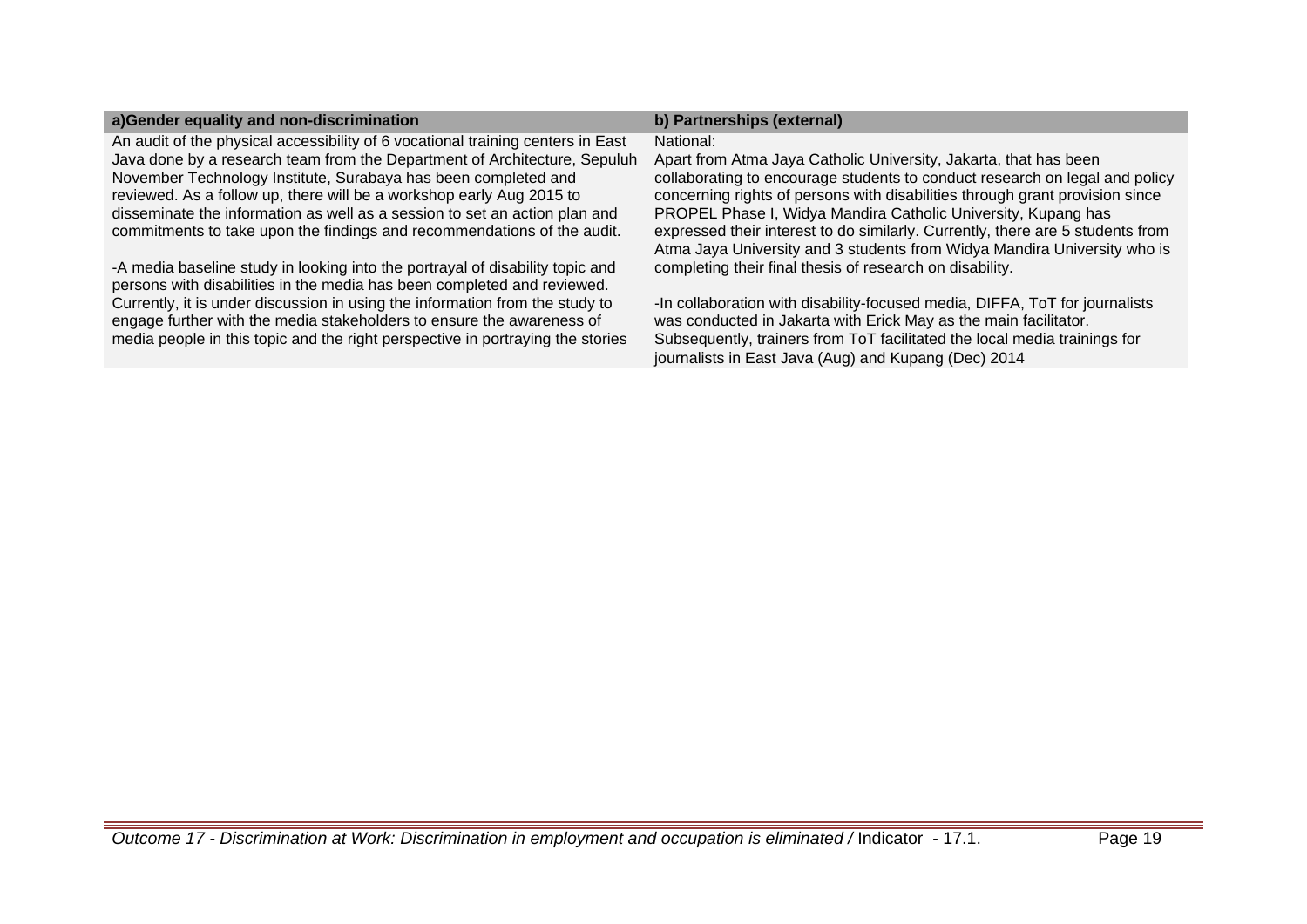| Pakistan/PAK108<br>Constituents actively supporting<br>initiatives to discourage<br>gender-based and other forms of<br>discrimination at workplace | $\overline{2}$ | 1. In 2014, the Government of Khyber<br>gender perspective and ensured its<br>equality in letter and spirit                                                                                                                                                                                                                                                                          | Pukhtunkhwa (KP) Province has reviewed all<br>new Labour Laws (enacted in 2013) from a<br>compliance with the concept of gender                                                                                                                                                                                    | 1.1. The ILO supported the establishment of<br>Gender Units within Departments of Labour in<br>all the provinces. These Gender Units are<br>responsible for the coordination of gender<br>related legislative analysis, policy work and<br>institutional coordination with tripartite partners. |  |
|----------------------------------------------------------------------------------------------------------------------------------------------------|----------------|--------------------------------------------------------------------------------------------------------------------------------------------------------------------------------------------------------------------------------------------------------------------------------------------------------------------------------------------------------------------------------------|--------------------------------------------------------------------------------------------------------------------------------------------------------------------------------------------------------------------------------------------------------------------------------------------------------------------|-------------------------------------------------------------------------------------------------------------------------------------------------------------------------------------------------------------------------------------------------------------------------------------------------|--|
|                                                                                                                                                    | 3              | also partnered in this intervention.                                                                                                                                                                                                                                                                                                                                                 | 1. The Federal Ombudsperson's Secretariat<br>against Harassment in the Workplace (FOS)<br>launched an awareness campaign in 76<br>workplaces to inform workers about their<br>rights in case of harassment at workplaces.<br>The Employers' Federation of Pakistan (EFP)<br>and Pakistan Workers' Federation (PWF) | 1.1. The ILO supported 'Federal<br>Ombudsperson's Secretariat' to organize 19<br>workshops on workplace harassment -<br>covering 1,244 participants (out of which 810<br>were women).                                                                                                           |  |
|                                                                                                                                                    | 4              | 1. In pursuance of the "Protection against<br>Harassment of women at the workplace Act,<br>2010" the Federal Government has<br>established the FOS. In 2014, the<br>Ombudsman's Secretariat has employed<br>modern IT-based technologies to facilitate<br>women in registering complaints against<br>harassment through simplified procedure<br>(online report, SMS-based tracking). |                                                                                                                                                                                                                                                                                                                    | 1.1. The ILO provided technical assistance to<br>develop the online complaints mechanism<br>(website) and complaint tracking system in<br>Federal Ombudsman's Secretariat.                                                                                                                      |  |
|                                                                                                                                                    |                |                                                                                                                                                                                                                                                                                                                                                                                      |                                                                                                                                                                                                                                                                                                                    | Additional CPO Information (This information should only be added when relevant and necessary and should not repeat information already                                                                                                                                                         |  |
| entered under results or ILO contribution)                                                                                                         |                |                                                                                                                                                                                                                                                                                                                                                                                      |                                                                                                                                                                                                                                                                                                                    |                                                                                                                                                                                                                                                                                                 |  |
| a)Gender equality and non-discrimination                                                                                                           |                |                                                                                                                                                                                                                                                                                                                                                                                      | b) Partnerships (external)                                                                                                                                                                                                                                                                                         |                                                                                                                                                                                                                                                                                                 |  |
| • All interventions meunder this CPO are specifically meant for promoting                                                                          |                |                                                                                                                                                                                                                                                                                                                                                                                      | ILO partnered with the Federal Ombudsperson's Secretariat against                                                                                                                                                                                                                                                  |                                                                                                                                                                                                                                                                                                 |  |
| gender equality and non-discrimination at workplaces                                                                                               |                |                                                                                                                                                                                                                                                                                                                                                                                      | Harassment in the Workplace (FOS) to ensure compliance with the                                                                                                                                                                                                                                                    |                                                                                                                                                                                                                                                                                                 |  |
|                                                                                                                                                    |                |                                                                                                                                                                                                                                                                                                                                                                                      |                                                                                                                                                                                                                                                                                                                    | 'Protection of Women against Harassment at Workplace Act 2010'.                                                                                                                                                                                                                                 |  |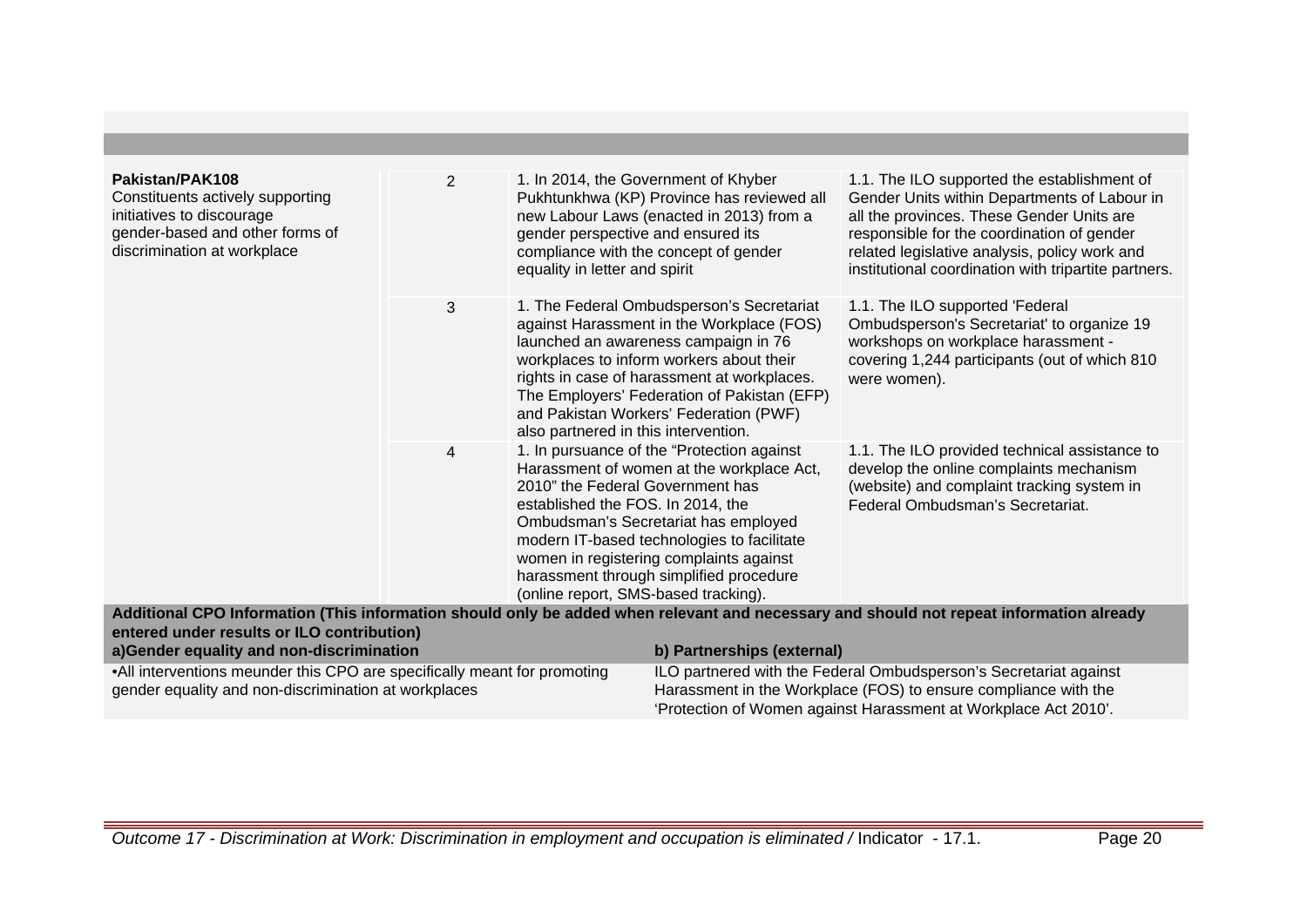#### **Latin America and the Caribbean**

#### **Costa Rica/CRI135**

Los constituyentes identifican y adoptan políticas para eliminar la discriminación contra las personas con discapacidad

2 1. El Presidente de la República presentó el 10 de noviembre de 2014 el Protocolo de Coordinación Interinstitucional para la Formación e Inserción Laboral de la Población con Discapacidad en Costa Rica, el cual fue suscrito por el Ministerio de Trabajo y Seguridad Social (MTSS), el Instituto Nacional de Aprendizaje (INA) y el Ministerio de Educación Pública (MEP). 2. El MTSS, en el I semestre del 2015, creó el Programa Empléate Inclusivo, dentro del Programa de empleo Empléate, para atender las necesidades específicas de la población con discapacidad que busca empleo.

> 3. El Colegio Ricardo Moreno Cañas, la Fundación Servio Flores y el Hospital Nacional Psiquiátrico implementaron un

discapacidad intelectual y mental, esto entre el I semestre del 2014 y el I semestre del

piloto para la generación de emprendimientos de personas con La OIT, con fondos de la Asociación de Naciones Unidas para los Derechos de las Personas con Discapacidad:

1.1. Brindó asesoramiento técnico a las instituciones firmantes en el proceso de elaboración del protocolo, organizó reuniones de validación del protocolo y contribuyó a la publicación de la experiencia.

2.1. Brindó asesoramiento técnico a la dirección general de Empleo del MTSS para la elaboración de un módulo básico de intermediación laboral de personas con discapacidad para gestores de empleo, que incluye conceptos básicos sobre discapacidad, empleo y legislación; una guía de entrevista para empresas; y una guía y lineamientos generales para la entrevista de las Personas con Discapacidad en el proceso de gestión laboral.

3.1. Organizó una formación específica sobre la metodología CODE (Conozca De Empresa) dirigida a las instituciones que conforman el Comité de Emprendedurismo de la estructura de gobernanza del Plan Nacional de inserción laboral de personas con discapacidad (HNP, FSFA, CRMC, INFOCOOP, MTSS).

3.2. Brindó asesoramiento a PRONAMYPE (Programa Nacional de la Micro y Pequeña Empresa) para la capacitación de 80 personas

2015.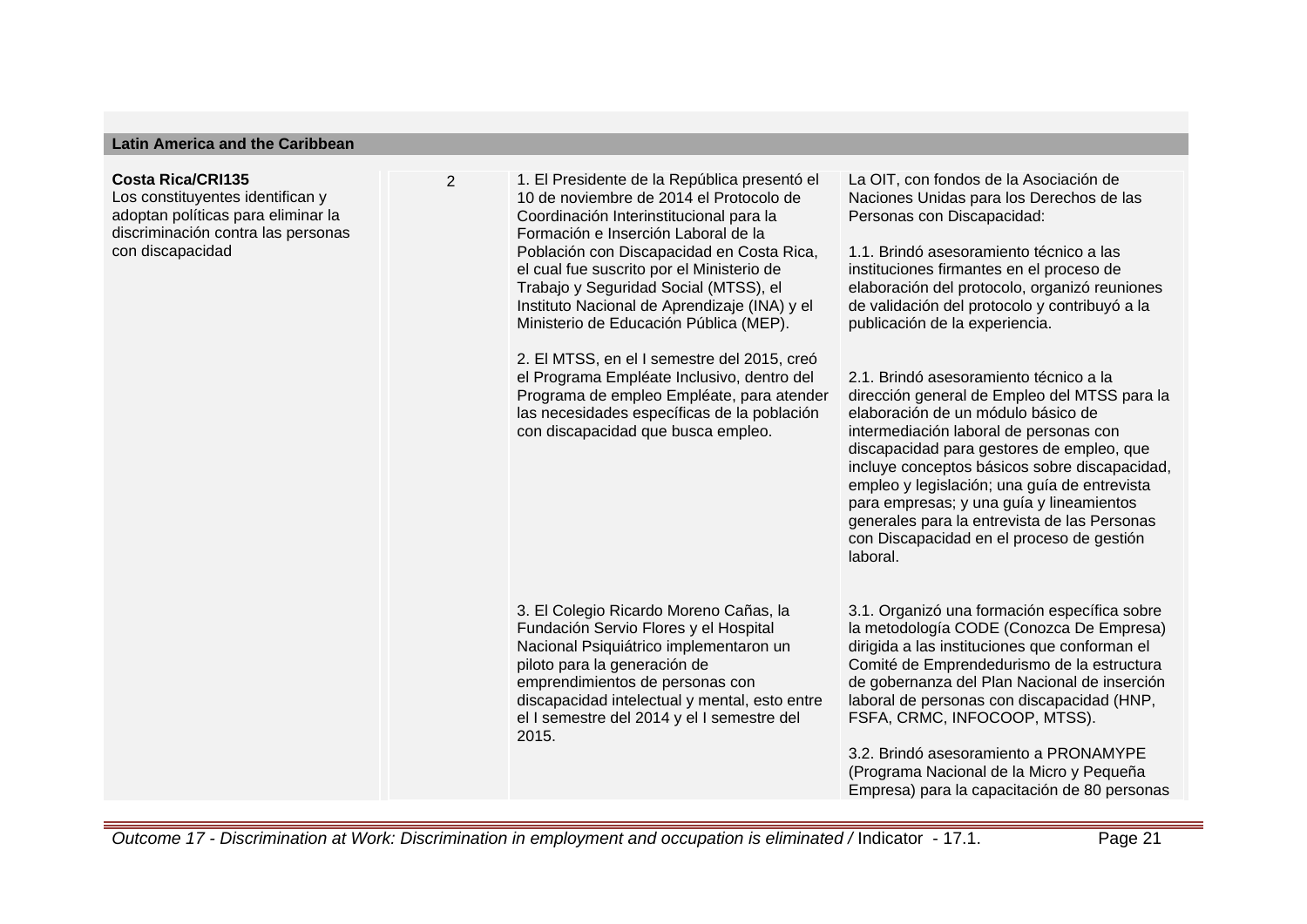|   |                                                                                                                                                                                                                                                                                                                                                                                                                                                                                                                                                                                                                                                                                                      | con discapacidad intelectual y mental en<br>condición de pobreza sobre ideas de negocios<br>que pudieran crear. De estas 80 personas, 46<br>se encuentran generando su propio ingreso a<br>través de emprendimientos individuales y/o<br>grupales                                                                                                                                                                                                                                                                                                                                                                                                                                                                                                                                                                                                                                                                                                                                                                                                                                                                                                                          |
|---|------------------------------------------------------------------------------------------------------------------------------------------------------------------------------------------------------------------------------------------------------------------------------------------------------------------------------------------------------------------------------------------------------------------------------------------------------------------------------------------------------------------------------------------------------------------------------------------------------------------------------------------------------------------------------------------------------|----------------------------------------------------------------------------------------------------------------------------------------------------------------------------------------------------------------------------------------------------------------------------------------------------------------------------------------------------------------------------------------------------------------------------------------------------------------------------------------------------------------------------------------------------------------------------------------------------------------------------------------------------------------------------------------------------------------------------------------------------------------------------------------------------------------------------------------------------------------------------------------------------------------------------------------------------------------------------------------------------------------------------------------------------------------------------------------------------------------------------------------------------------------------------|
| 4 | 1. El Gobierno conformó una estructura de<br>gobernanza para monitorear el cumplimiento<br>del Plan de Inserción Laboral de las<br>personas con discapacidad. La estructura de<br>gobernanza está conformada por 5<br>Comisiones: Formación, Empresas<br>Inclusivas, Intermediación para la inclusión<br>laboral, emprendedurismo y Gobernanza.<br>2. A nivel municipal, se conformaron y<br>consolidaron 5 redes locales de<br>intermediación de empleo, en los cantones<br>de Alajuela, Belén, Heredia, Pococí y Santa<br>Ana, lo que está permitiendo el seguimiento<br>del Plan de Inserción Laboral de las<br>personas con discapacidad y promoviendo<br>medidas para su efectivo cumplimiento. | 1.1. La OIT, con fondos de la Asociación de<br>Naciones Unidas para los Derechos de las<br>Personas con Discapacidad, brindó<br>asesoramiento técnico a las Comisiones para<br>dinamizar su funcionamiento colaborando en la<br>convocatoria y facilitación de al menos 15<br>reuniones de la Comisión de Formación, otras<br>15 de la Comisión de Empresas Inclusivas, 14<br>de la Comisión de Intermediación para la<br>Inclusión Laboral, 19 reuniones de la Comisión<br>de Emprendedurismo y 13 reuniones de la de<br>Gobernanza.<br>2.1. La OIT dio asesoramiento, con fondos de<br>la Asociación de Naciones Unidas para los<br>Derechos de las Personas con Discapacidad, a<br>la dirección de empleo del MTSS y a la<br>Universidad Nacional (UNA) para la<br>elaboración de una Caja de Herramientas para<br>intermediadores de empleo de estas redes<br>locales para que pudieran dar una atención<br>más especializada a las personas con<br>discapacidad.<br>2.2. La OIT, en coordinación con la UNA<br>desarrolló un proceso de capacitación y<br>asistencia técnica a estos 5 cantones con el fin<br>de que conformaran estas redes<br>interinstitucionales. |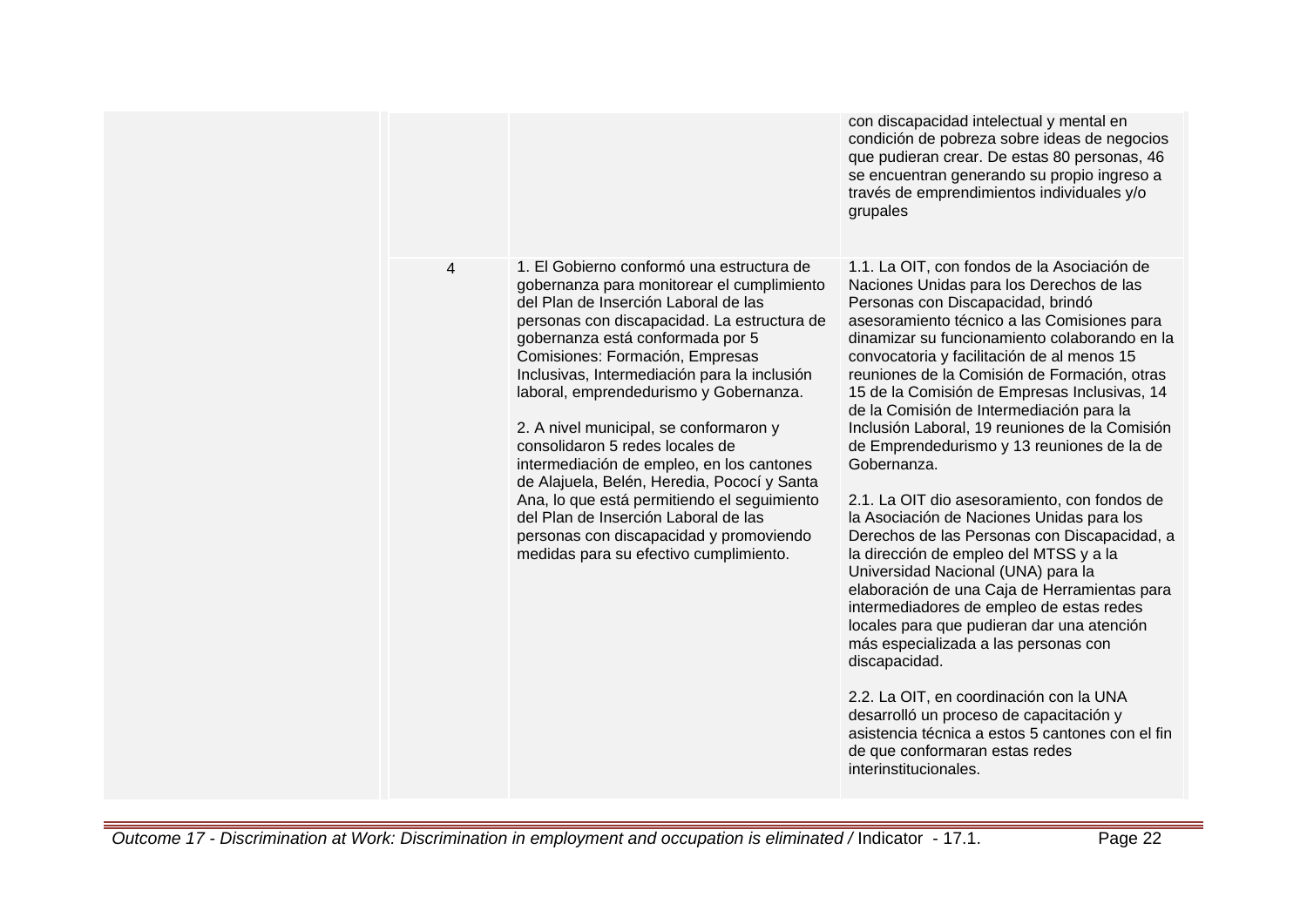## **El Salvador/SLV104**

[ACI8] Los constituyentes tripartitos fortalecen sus capacidades para combatir la discriminación en el empleo y promover la autonomía económica de las mujeres a través del desarrollo de la empresarialidad 2 1. El país, en mayo del 2014, aprobó la Ley de Fomento, Protección y Desarrollo de la Micro y Pequeña Empresa (Ley MYPE) que incorpora en su articulado recomendaciones específicas emanadas del Estudio "Evaluación del Entorno Favorable para el Desarrollo de las Empresas de Mujeres (EFADEMU)", elaborado por la OIT, Comisión Nacional de la Micro y Pequeña Empresa (CONAMYPE), Ministerio de Economía (MINEC) e Instituto Salvadoreño de las Mujeres (ISDEMU) en 2013, integrándolo a lo largo de todo el articulado, a partir de su artículo 1 "La ley tiene por objeto promover un mayor acceso de las mujeres al desarrollo empresarial en condiciones de equidad, y constituye el marco general para la integración de las mismas a la economía formal del país, mediante la creación de un entorno favorable, equitativo , incluyente , sostenible y competitivo para el buen funcionamiento y crecimiento de este sector empresarial" 2. El Ministerio de Trabajo y Previsión Social

(MTPS), en el II semestre del 2015 publicó e implementa la Política institucional de igualdad de género.

3. Durante el bienio 2014 – 2015, la Asociación Nacional de la Empresa Privada Con fondos de Suecia la OIT brindó asesoramiento:

## 1.1. En la elaboración y aplicación del EFADEMU en 2013 y 2014.

1.2. Al Consejo Consultivo (formado por la Secretaría Técnica de la Presidencia, Instituto de Investigación, Capacitación y Desarrollo de la Mujer (IMU), Universidad Centroamericana José Simeón Cañas (UCA) y el Programa de las Naciones Unidas para el Desarrollo (PNUD) creado para dar seguimiento al proceso de evaluación del entorno, en su análisis de los documentos producidos por el proceso evaluativo, en 2013 y 2014. 1.3. Al Consejo Consultivo para la elaboración de la Ley MYPE en la redacción del articulado para visibilizar claramente la incorporación de las mujeres empresarias en las dinámicas económicas así como el compromiso de las instituciones del Estado en crear condiciones favorables para las mismas en 2014 y 2015.

La OIT, con fondos del gobierno de Noruega, brindó asesoramiento: 2.1. En la organización de talleres de revisión del Plan de Acción de la Auditoría Participativa de Género, base del diagnóstico institucional para la elaboración de la Política institucional de Género del MTPS de octubre a diciembre, 2014.

2.2. Asesoramiento en la elaboración de la Política Institucional de Género del MTPS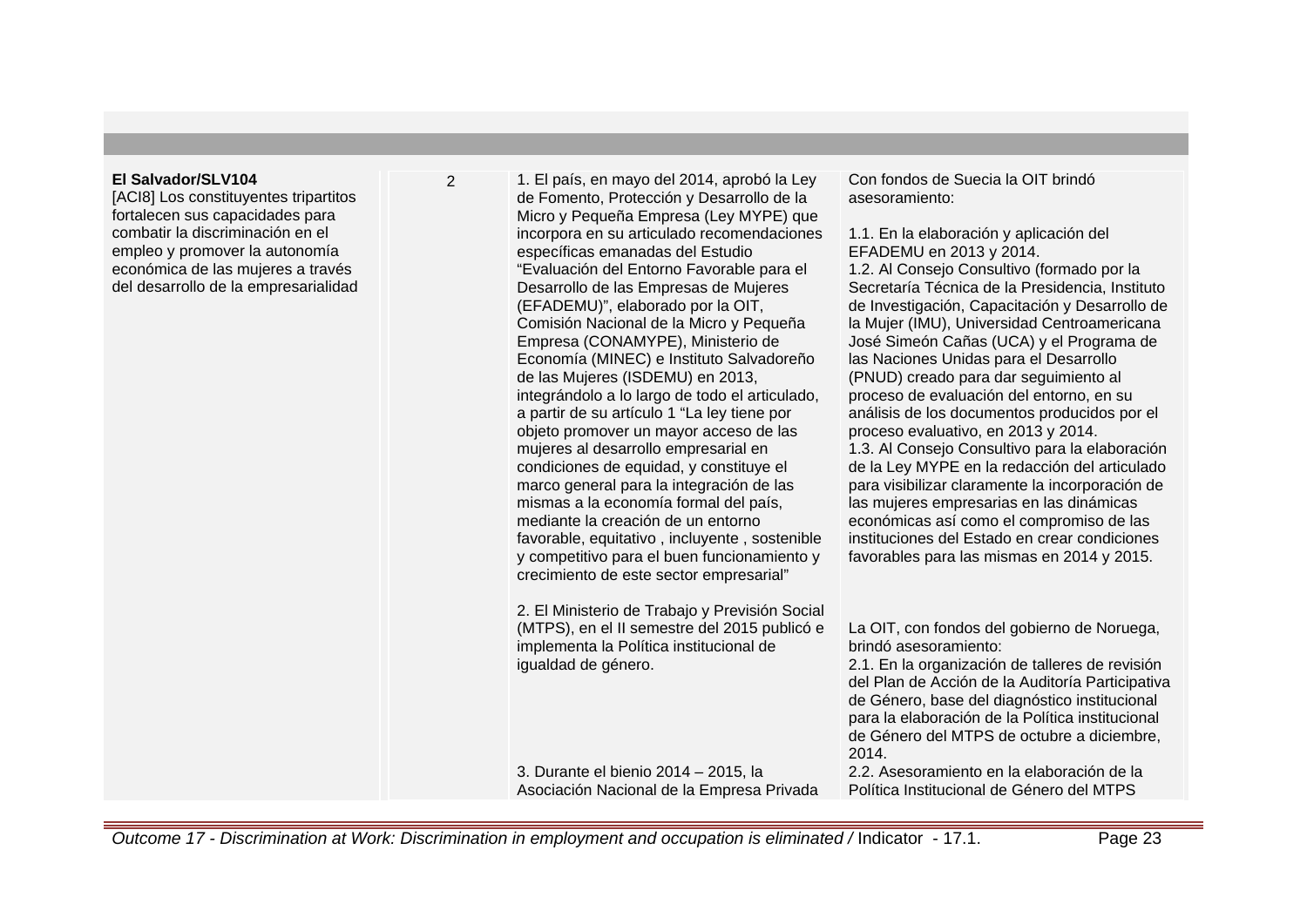(ANEP) y la Fundación Empresarias por la Responsabilidad Social (EMPREPAS) lograron, en un total de 10 empresas salvadoreñas, poner en marcha un programa con medidas específicas para promover la conciliación entre el trabajo, la vida familiar y la no discriminación.

4. El Instituto Salvadoreño de Formación Profesional (INSAFORP) incorporó en su Plan Operativo Anual institucional 2015 acciones específicas para incorporar el tema de género en sus acciones. Entre ellas, el INSAFORP estableció un acuerdo de cooperación con el Instituto Nacional de Aprendizaje de Costa Rica (INA), a través del cual se formaron curriculistas sobre la incorporación de la equidad de género en la oferta formativa del Instituto, lo que permitió que a septiembre del 2015 se reformularan los primeros cursos con temáticas que aseguraran esta incorporación.

entre abril y octubre de 2015.

3.1. A EMPREPAS y a la CBTF de la ANEP, en el proceso de selección de 10 empresas que querían mejorar el balance trabajo familia de sus trabajadores; en la realización de diagnósticos sobre la situación de balance trabajo-familia en las empresas seleccionadas; en el seguimiento a la puesta en práctica de las medidas acordadas por las empresas; y en la elaboración, publicación y divulgación de un documento de sistematización de las diez experiencias.

4.1. En la presentación pública del "Diagnóstico sobre igualdad de género en las instituciones de formación profesional de A.C y R. Dominicana", en conjunto con el **INSAFORP** 

4.2. La OIT, con fondos del gobierno de Noruega, brindó asesoramiento: 4.3. En el proceso de incorporación del tema de género en las acciones del Plan Operativo Anual de 2015 del INSAFORP.

4.4. Al recién creado Comité de Género del INSAFORP para que dé seguimiento efectivo a la implementación de la política institucional de género.

4.5. En los contactos entre el INA de Costa Rica y el INSAFORP para que personal formara a los curriculistas.

RBSA funding has contributed to supporting this work and to the achievement of the reported results.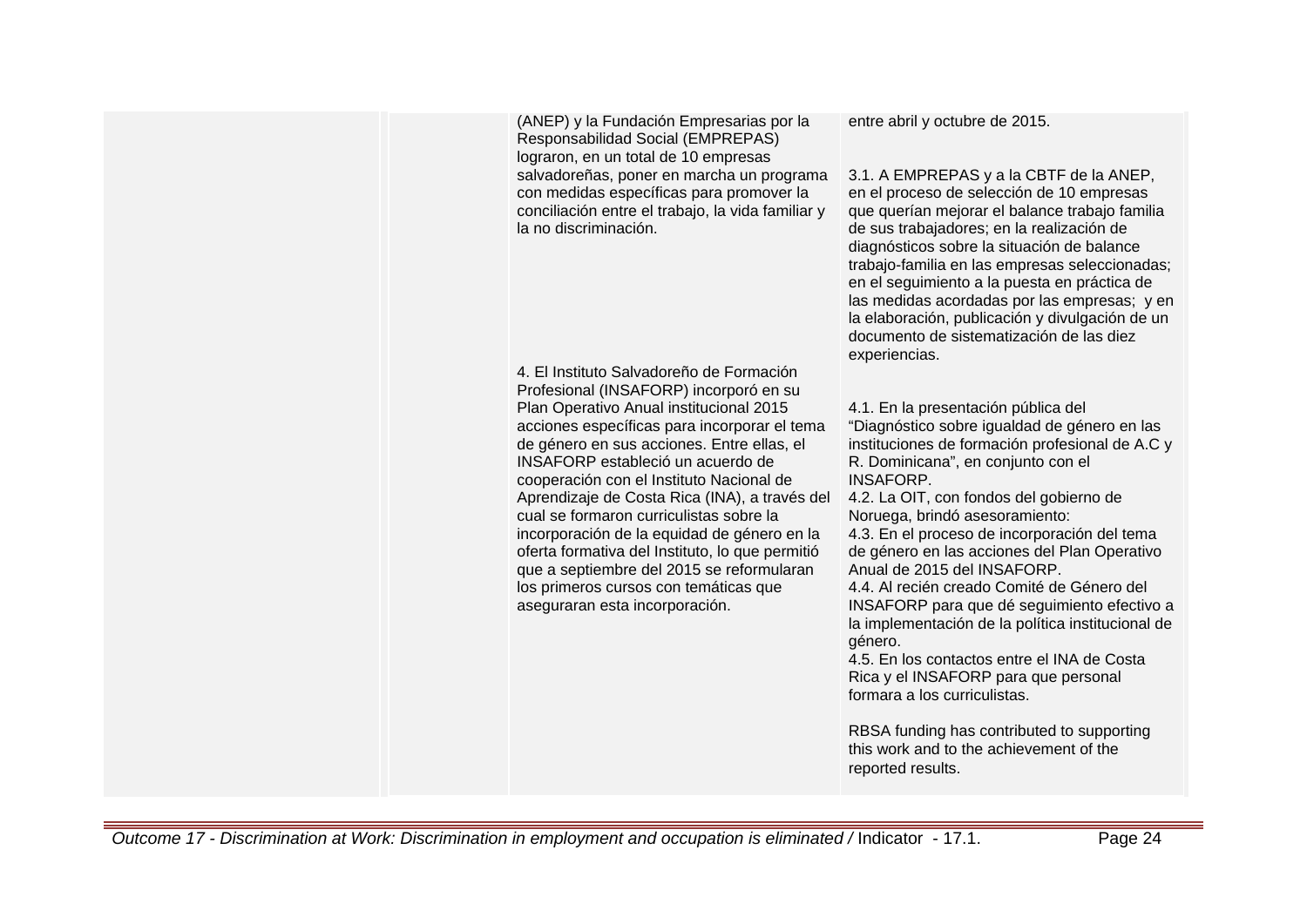| 3 | 1. El ISDEMU, el INSAFORP y el MTPS<br>lanzaron en el II semestre del 2015 una<br>campaña dirigida a la población en general<br>para el combate de los estereotipos de<br>género en la formación profesional y el<br>trabajo. | 1.1. La OIT, con fondos de Noruega, brindó<br>asesoramiento al ISDEMU, INSFAORP y<br>MTPS en la elaboración y publicación de los<br>materiales de la campaña. La OIT con el<br>mismo apoyo financiero organizó dos talleres<br>sectoriales para validar los contenidos de la<br>campaña con los empleadores y trabajadores<br>antes de su lanzamiento.<br>RBSA funding has contributed to supporting<br>this work and to the achievement of the<br>reported results.                                                                                                                                                                                                                                                                                                                                                                                                                                                                                                                                                                                                                            |
|---|-------------------------------------------------------------------------------------------------------------------------------------------------------------------------------------------------------------------------------|-------------------------------------------------------------------------------------------------------------------------------------------------------------------------------------------------------------------------------------------------------------------------------------------------------------------------------------------------------------------------------------------------------------------------------------------------------------------------------------------------------------------------------------------------------------------------------------------------------------------------------------------------------------------------------------------------------------------------------------------------------------------------------------------------------------------------------------------------------------------------------------------------------------------------------------------------------------------------------------------------------------------------------------------------------------------------------------------------|
| 4 | 1. En el II semestre del 2014 la CONAMYPE<br>creó la unidad de género e integró en su<br>"Plan de Acción 2014-2016" la perspectiva de<br>género en todas sus intervenciones.                                                  | La OIT, con fondos de Noruega, brindó<br>asesoramiento a la CONAMYPE:<br>1.1. Para la conformación de la Unidad de<br>Género y el diseño de su plan de acción<br>2014-2016;<br>1.2. En la elaboración de una herramienta de<br>formación de formadores sobre<br>empresarialidad de las mujeres que es<br>utilizada por el personal de formación de<br>CONAMYPE en todas sus oficinas.<br>1.3. En la facilitación de jornadas de formación<br>de las y los formadores de la CONAMYPE<br>sobre empresarialidad de las mujeres en mayo<br>2015 en la que participaron 36 personas.<br>1.4. A la Unidad de género de la CONAMYPE<br>en la elaboración de herramientas específicas<br>para integrar el tema de género en los<br>servicios de la CONAMYPE: política<br>institucional de género, plan de acción de la<br>política y, programa de formación con enfoque<br>de género para todo su personal. Asimismo, en<br>el diseño y facilitación de talleres sobre<br>nociones básicas de género, legislación<br>nacional para las mujeres, género y<br>empresarialidad femenina, economía y género |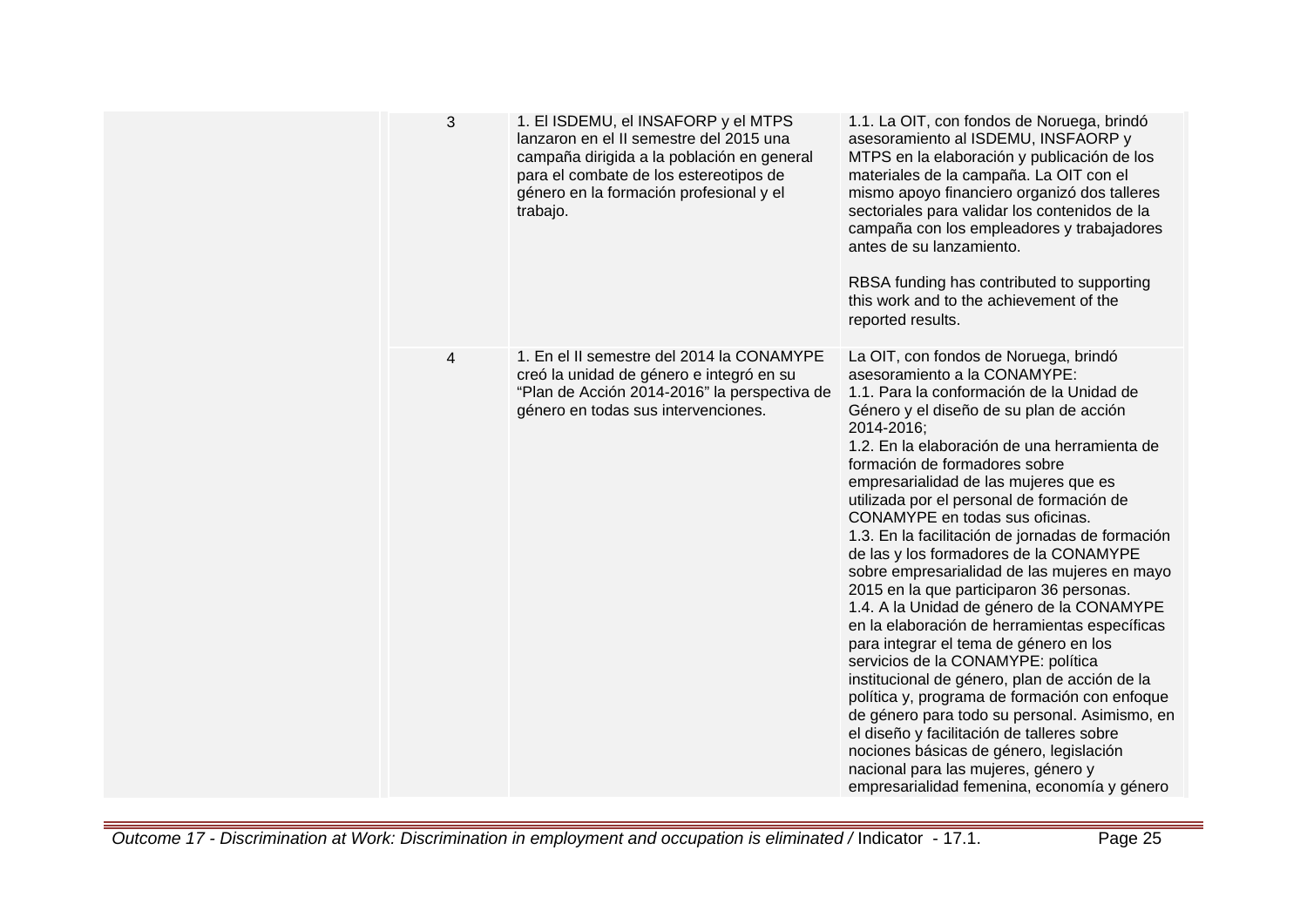para 150 funcionarias y funcionarios. RBSA funding has contributed to supporting this work and to the achievement of the reported results. 5 1. El MTPS en el I trimestre del 2015 adoptó un plan de formación sobre género de todo su personal que está en ejecución desde esa fecha. En este plan, entre otros temas se incluyeron aquellos relacionados con el cumplimiento de la normativa legal sobre no discriminación en el centro de trabajo. La OIT, con fondos de Noruega, brindó asesoramiento al MTPS en: 1.1. El diseño de su plan de formación institucional sobre género (febrero de 2015). 1.2. La organización y facilitación de talleres en temas relacionados con masculinidad y acoso sexual con choferes, personal de apoyo, personal técnico y directores en las que participaron 160 funcionarios del MTPS; promoción de la igualdad y combate a la discriminación dirigidas a los gestores de empleo y sobre Salud y Seguridad en el trabajo e igualdad de género al personal de Inspección del Trabajo. RBSA funding has contributed to supporting this work and to the achievement of the reported results.

**Additional CPO Information (This information should only be added when relevant and necessary and should not repeat information already entered under results or ILO contribution) a)Gender equality and non-discrimination b) Partnerships (external)**

-

Todas las acciones incluidas tienen como objetivo prevenir y enfrentar distintos tipos de discriminación que sufren las mujeres en el lugar de trabajo y promover su autonomía económica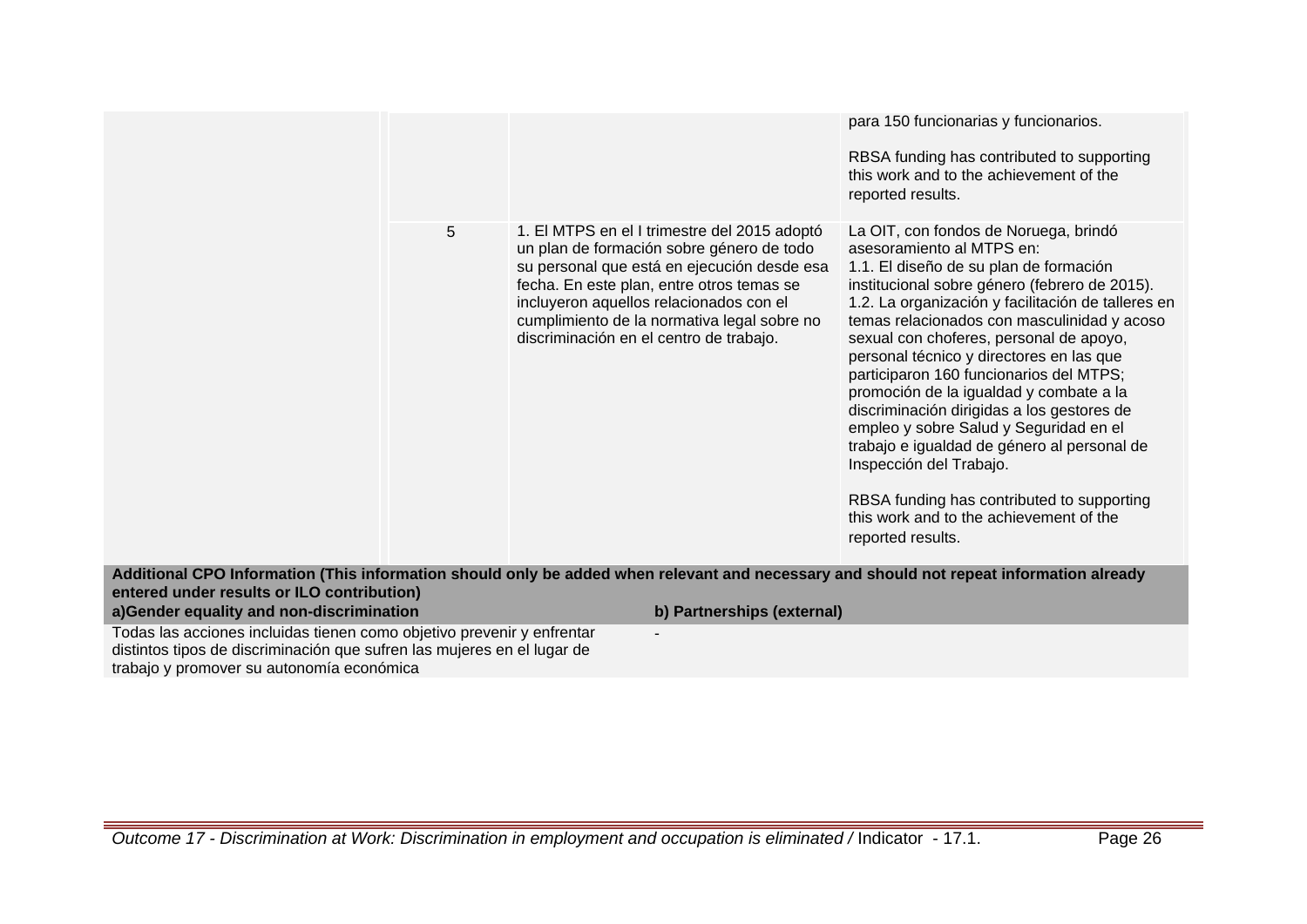#### **Brazil/BRA103**

Fortalecimiento de la capacidad nacional de los constituyentes para implementar políticas, programas y acciones para la promoción de la igualdad de género y raza.

2 1. El Estado de Bahia, a través de la Secretaria de Promoción de la Igualdad Racial, creó los programas "Red de combate al racismo y a la intolerancia religiosa" y "Municipalizando la política de la promoción de la igualdad racial en el Estado de Bahia", en 2014. Para fortalecer esos programas y otros relacionados al combate al racismo, el Ministerio Público de Bahia, a través del Ato n. 666/2014, creó el Grupo Gestor del Ministerio. Las normas internacionales sobre no discriminación están incluidas en las dos políticas.

> 2. La presidenta de Brasil promulgó el 9 de junio de 2014 la Ley 12.990 que reserva a afro descendientes 20% (veinte por ciento) de las vacantes ofrecidas en los concursos públicos para cargos efectivos y empleos públicos en el ámbito de la administración pública federal, de las entidades autónomas, de las fundaciones públicas y de las sociedades de economía mixta controladas por el país. En su primer año, 638 afro descendientes ingresaron en el servicio público a través de las vacantes reservadas. Como complemento, el 1 de junio de 2015, la Secretaria de Promoción de la Igualdad Racial promulgó una ordenanza garantizando la inclusión de política de acceso a afro descendientes al mercado de trabajo.

1.1. La OIT apoyó la discusión de los dos programas, a través de la participación en reuniones y en el Seminario de sensibilización y movilización de gestores organizacionales para la causa social de combate al racismo en el mercado de trabajo, realizado por la Secretaría de Promoción de la Igualdad Racial de Bahia (2015).

1.2. La OIT realizó seminarios sobre el tema del racismo, la promoción del trabajo decente y las normas internacionales del trabajo y formó gestores en el tema.

1.3. La OIT, además, apoyó técnicamente el Grupo Gestor del Programa de Promoción de la Igualdad Racial y Combate al Racismo a través de reuniones técnicas, cursos de formación y diseminación de materiales teóricos y buenas prácticas.

2.1. La OIT conformó el Grupo Técnico para discusión del tema de la promoción del trabajo decente para la población negra en la Secretaria de Promoción de la Igualdad Racial. La participación se dio a través de discusiones técnicas y divulgación de estudios sobre la diferencia entre la empleabilidad de la población negra y blanca.

2.2. En el proceso de discusión de la Ley, la OIT brindó asesoría técnica sobre los Convenios sobre no discriminación y a través de la discusión de la Agenda Nacional de Promoción del Trabajo Decente que prevé como uno de los objetivos la promoción de la igualdad en el mundo de trabajo.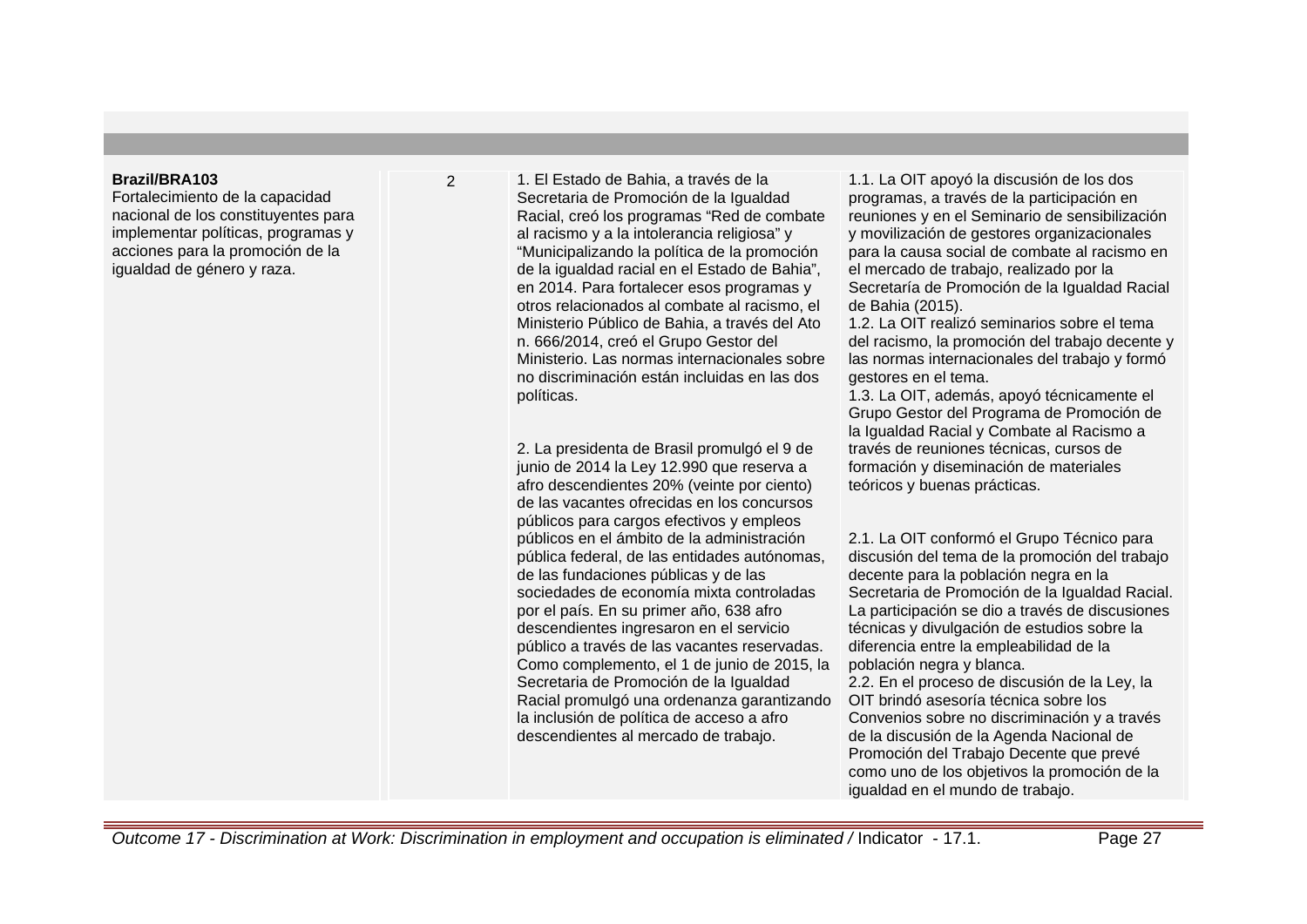|                |                                                                                                                                                                                                                                                                                                                                                                                                                                                                                            | 2.3. La OIT también participó en la audiencia<br>pública sobre el tema de la no discriminación<br>que fortaleció la propuesta de Ley.<br>2.4. La OIT elaboró un informe sobre el tema<br>de la discriminación racial en el mercado de<br>trabajo que incluye recomendaciones para<br>superar esa discriminación, incluyendo<br>políticas y leyes nacionales o locales.                                                                                                                                                                                                                                                                                                                                                                                                                                                                                                                                     |
|----------------|--------------------------------------------------------------------------------------------------------------------------------------------------------------------------------------------------------------------------------------------------------------------------------------------------------------------------------------------------------------------------------------------------------------------------------------------------------------------------------------------|------------------------------------------------------------------------------------------------------------------------------------------------------------------------------------------------------------------------------------------------------------------------------------------------------------------------------------------------------------------------------------------------------------------------------------------------------------------------------------------------------------------------------------------------------------------------------------------------------------------------------------------------------------------------------------------------------------------------------------------------------------------------------------------------------------------------------------------------------------------------------------------------------------|
| 3              | 1. Gobiernos estatales, organizaciones de<br>empleadores y empresas privadas llevaron a<br>cabo en 2014/2015 una campaña de<br>sensibilización para combatir la<br>homo-lesbo-transfobia y la discriminación y<br>estigmatización relativas al VIH y Sida en el<br>lugar de trabajo.                                                                                                                                                                                                       | 1.1. La campaña fue concebida por la OIT,<br>UNAIDS y PNUD con la participación de los<br>mandantes tripartitos. La campaña fue<br>implementada en lugares de trabajo en todo el<br>país y fue ampliamente divulgada en redes<br>sociales y utilizada como material en<br>formaciones dentro de los lugares de trabajo.                                                                                                                                                                                                                                                                                                                                                                                                                                                                                                                                                                                    |
| $\overline{4}$ | 1. El Fórum Nacional de Empresas y<br>Derechos LGBT formado por más de 30<br>grandes empresas lanzó en 2014 los "10<br>compromisos de las empresas con la<br>promoción de los Derechos Humanos LGBT"<br>con el fin de que las empresas garanticen su<br>compromiso de respetar los derechos<br>humanos de las personas LGBT en el mundo<br>de trabajo. Los compromisos fueron hechos<br>en base a los Convenios de la OIT y otros<br>documentos sobre igualdad en el mundo del<br>trabajo. | 1.1. La OIT participó en las reuniones para la<br>construcción de los "10 compromisos de las<br>empresas con la promoción de los Derechos<br>Humanos LGBT", ofreciendo apoyo técnico<br>con relación a las normas internacionales y a<br>la promoción del diálogo social, asegurando<br>que el documento fuera discutido de manera<br>tripartita.<br>1.2. La OIT apoyó la aplicación y diseminación<br>de estos compromisos a través de la<br>elaboración publicación y lanzamiento del<br>"Manual de Promoción de los Derechos<br>Humanos de Personas LGBT en el Mundo de<br>Trabajo" el 30 de septiembre de 2014. El<br>manual incluye los 10 compromisos con<br>indicadores de medición de cada uno y<br>sugerencias para su aplicación. El manual fue<br>elaborado de manera tripartita y está siendo<br>aplicado por sindicatos y grandes empresas<br>como IBM, DOW, Comité Olímpico, entre<br>otras. |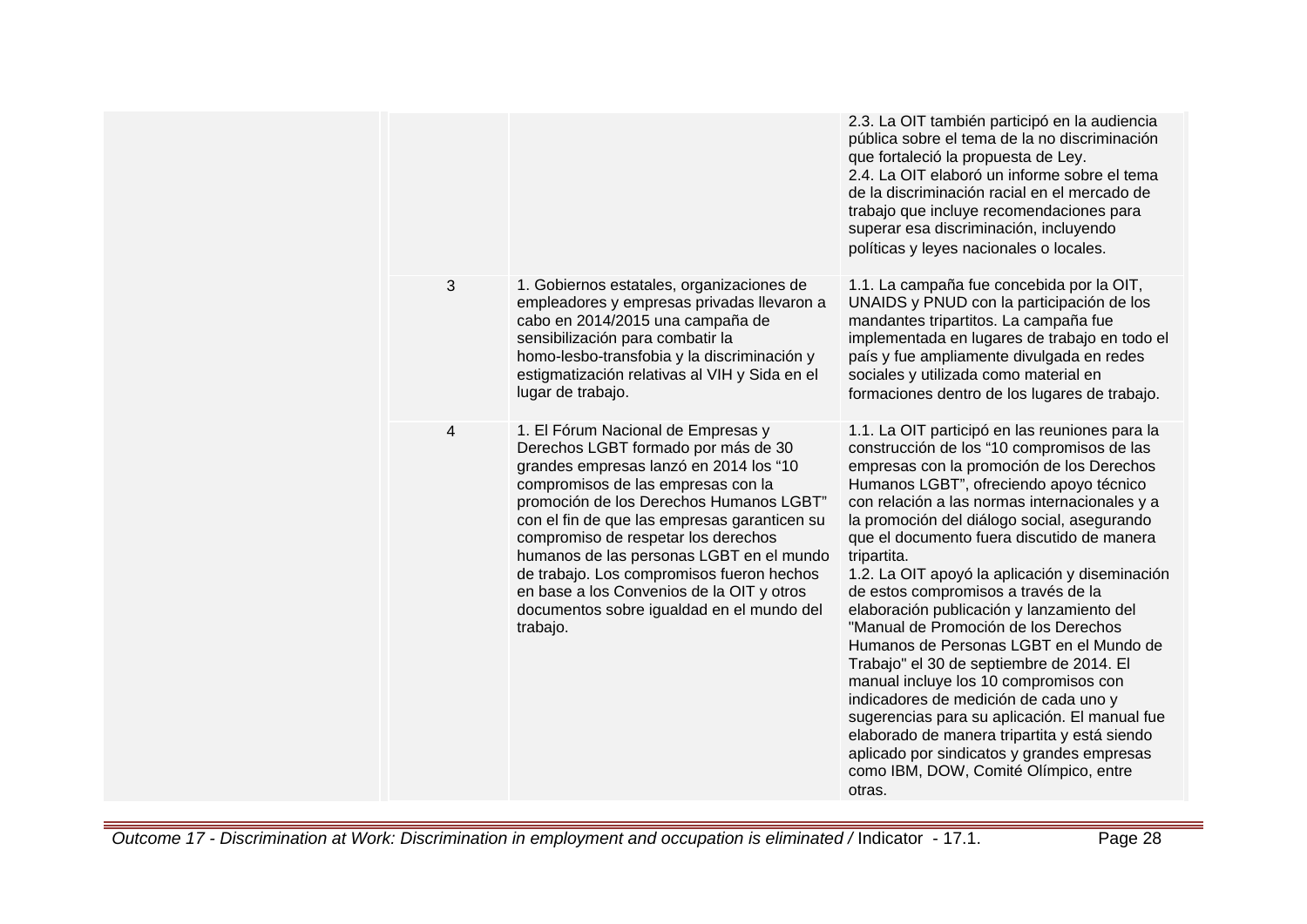| Additional CPO Information (This information should only be added when relevant and necessary and should not repeat information already<br>entered under results or ILO contribution) |                                                                                                                                                                                                                                                                                                                                                                                                                                                                                                                                                                                                                                                                                                                                                                                                                        |
|---------------------------------------------------------------------------------------------------------------------------------------------------------------------------------------|------------------------------------------------------------------------------------------------------------------------------------------------------------------------------------------------------------------------------------------------------------------------------------------------------------------------------------------------------------------------------------------------------------------------------------------------------------------------------------------------------------------------------------------------------------------------------------------------------------------------------------------------------------------------------------------------------------------------------------------------------------------------------------------------------------------------|
| a)Gender equality and non-discrimination                                                                                                                                              | b) Partnerships (external)                                                                                                                                                                                                                                                                                                                                                                                                                                                                                                                                                                                                                                                                                                                                                                                             |
|                                                                                                                                                                                       | En conjunto con otras Agencias de las Naciones Unidas en Brasil, la OIT<br>participa del grupo de organización de la Década Internacional de<br>Afrodescendientes (2015 - 2024), proclamada por la resolución 68/237 de la<br>Asamblea General de las Naciones Unidas. El lanzamiento ha sido<br>realizado en el Festival Latinidades en Brasilia, con la participación del<br>Coordinador Residente del Sistema de la UN y autoridades nacionales.<br>Hemos desarrollado además, una serie de materiales de divulgación y<br>formación sobre el tema de la discriminación racial y buenas prácticas para<br>la promoción de los derechos iguales para todas las personas.<br>http://nacoesunidas.org/onu-e-governo-do-brasil-lancam-nesta-quarta-feira-<br>22-em-brasilia-a-decada-internacional-de-afrodescendentes/ |